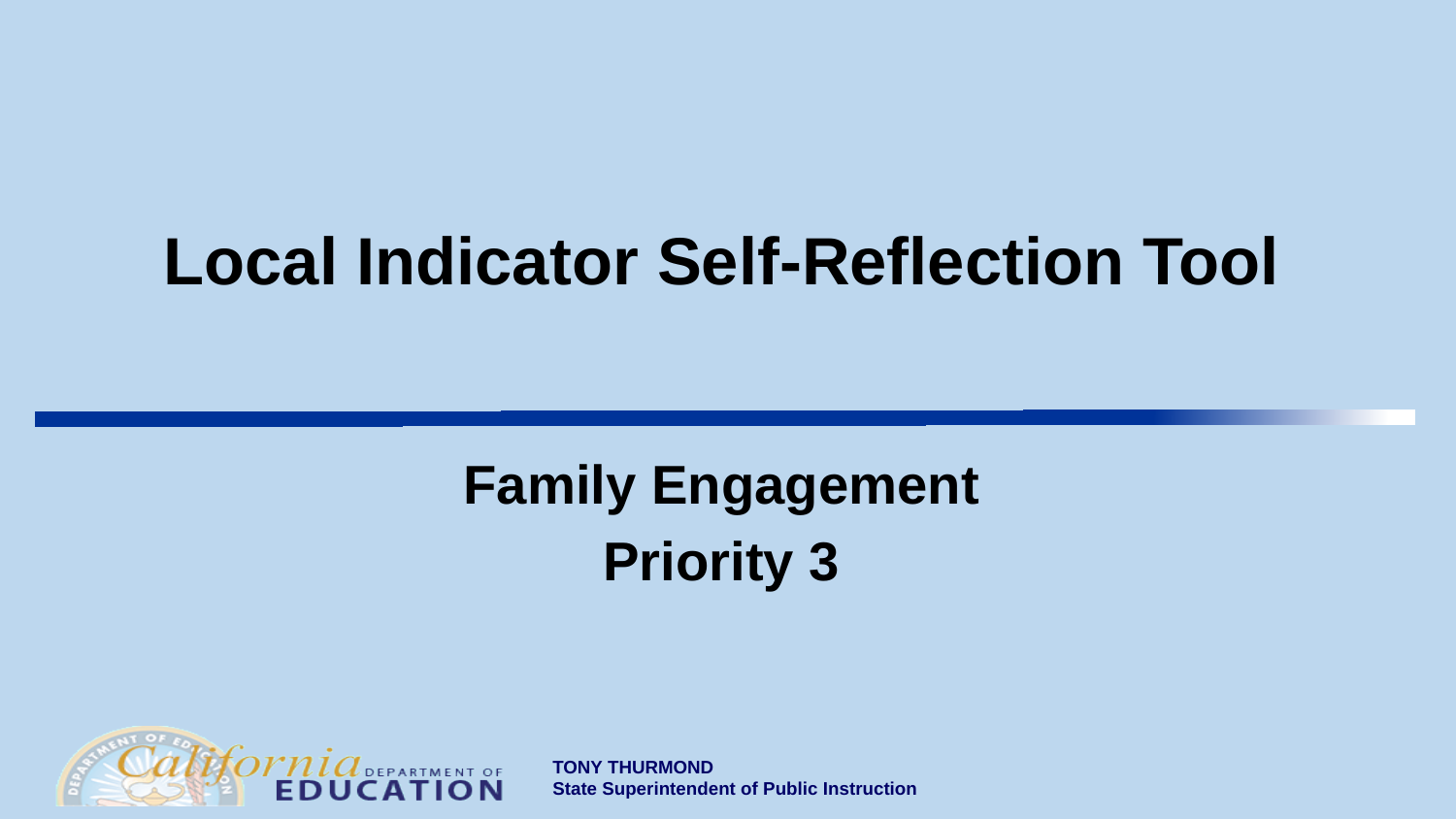### **Welcome**

While we wait for the presentation to start, please feel free to:

- Place your phone on mute.
- Open the PowerPoint for this webinar
- Open the Self-Reflection Tool for Priority 3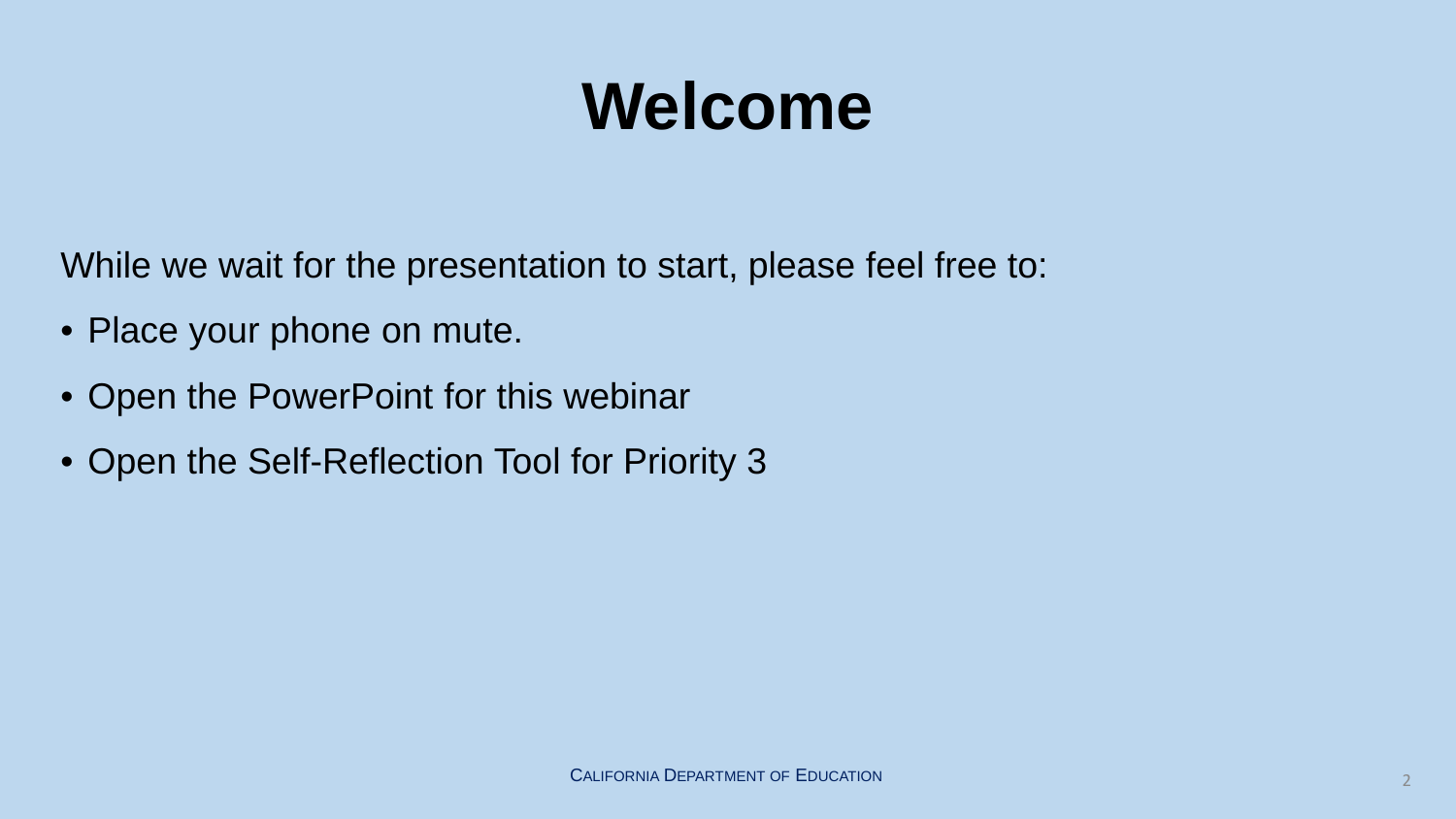### **Webinar Goals**

The purpose of this webinar is to:

- Review general requirements for local indicators
- Introduce the revised self-reflection tool for Priority 3
- Identify resources to support the implementation of family engagement
- Provide recommendations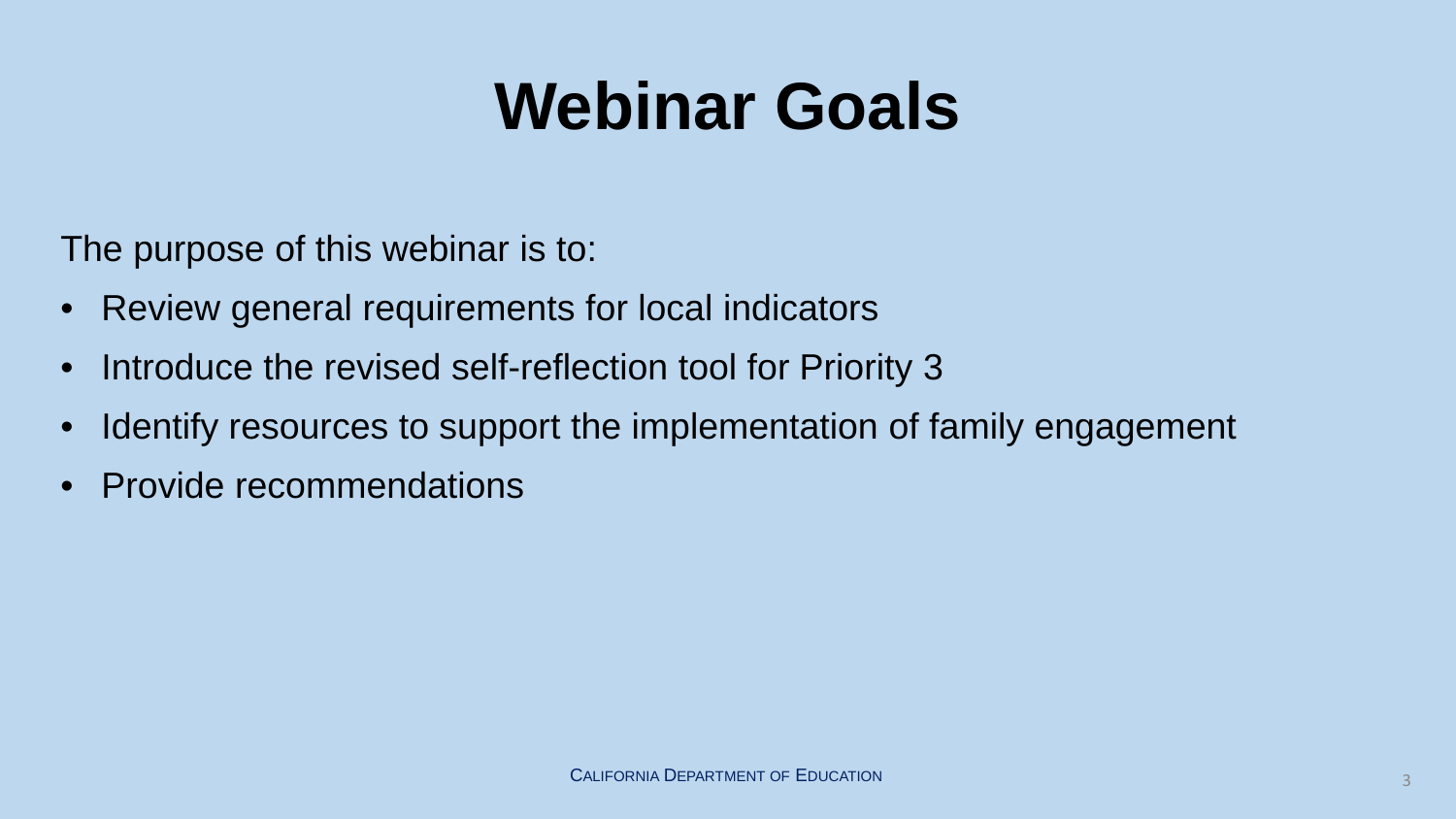# **General Requirements**

#### **Local Indicators**



**TONY THURMOND State Superintendent of Public Instruction**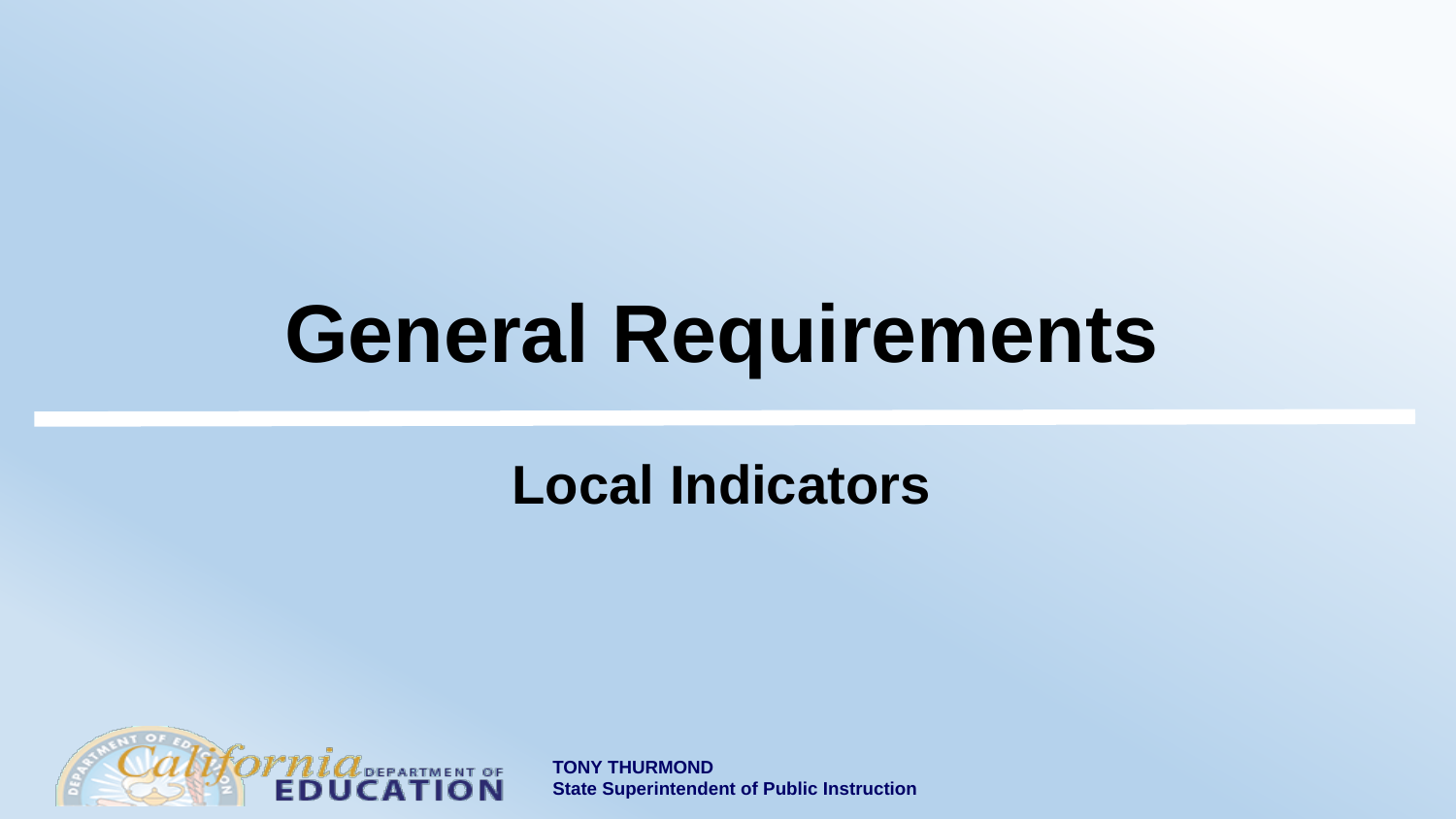## **Definition: Local Indicator**

For Local Control Funding Formula (LCFF) priorities where data is not collected at the state level, a local educational agency (LEA) will measure and report its progress through the Dashboard based on locally collected data.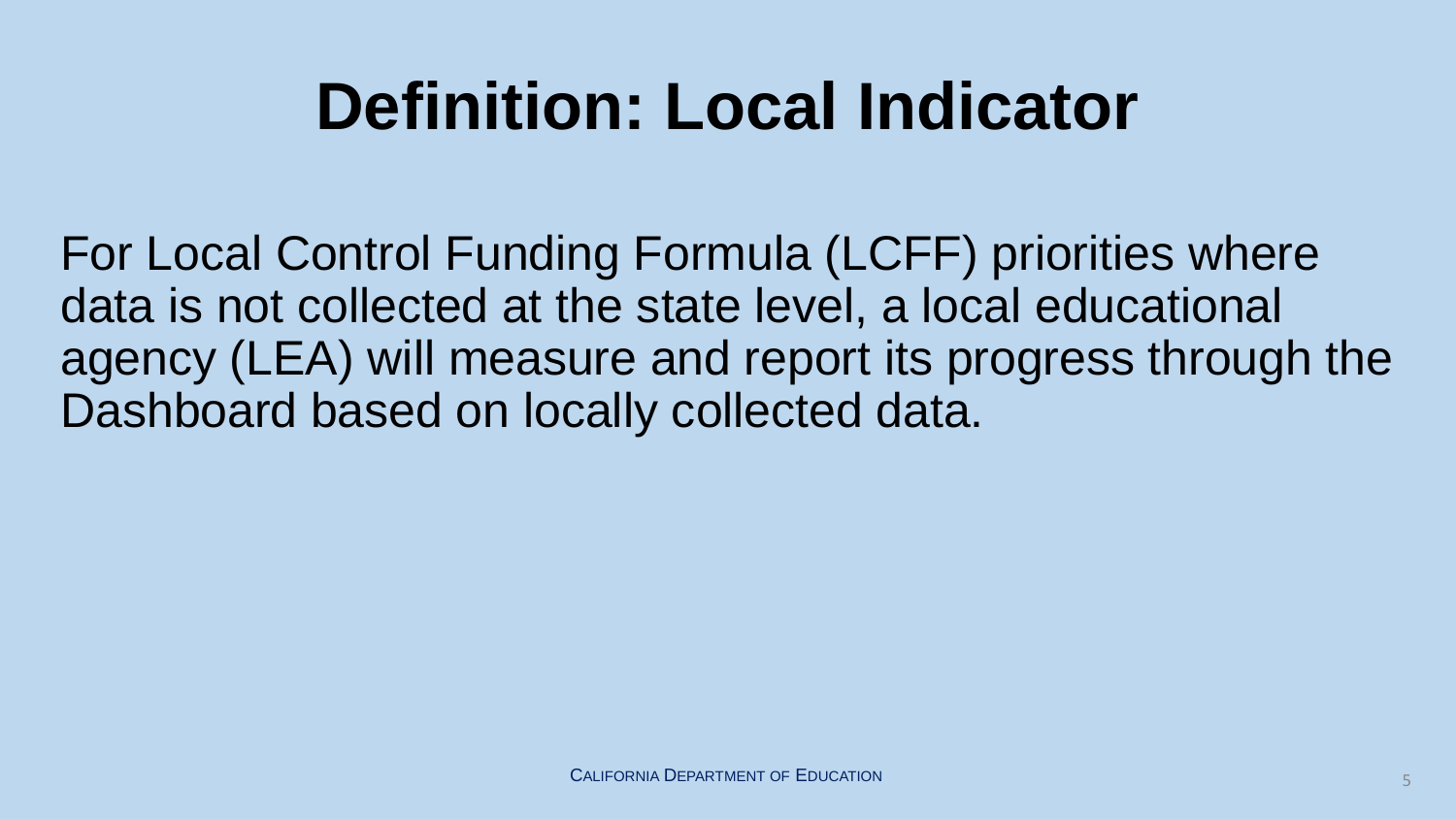## **Local Indicators in the Dashboard**

Priority 1: Basic Conditions at School Priority 2: Implementation of State Academic Standards Priority 3: Parent Engagement Priority 6: Local Climate Survey Priority 7: Access to a Broad Course of Study Priority 9: Coordination of Services for Expelled Students\*\* Priority 10: Coordination of Services for Foster Youth\*\*

\*\* County offices of education only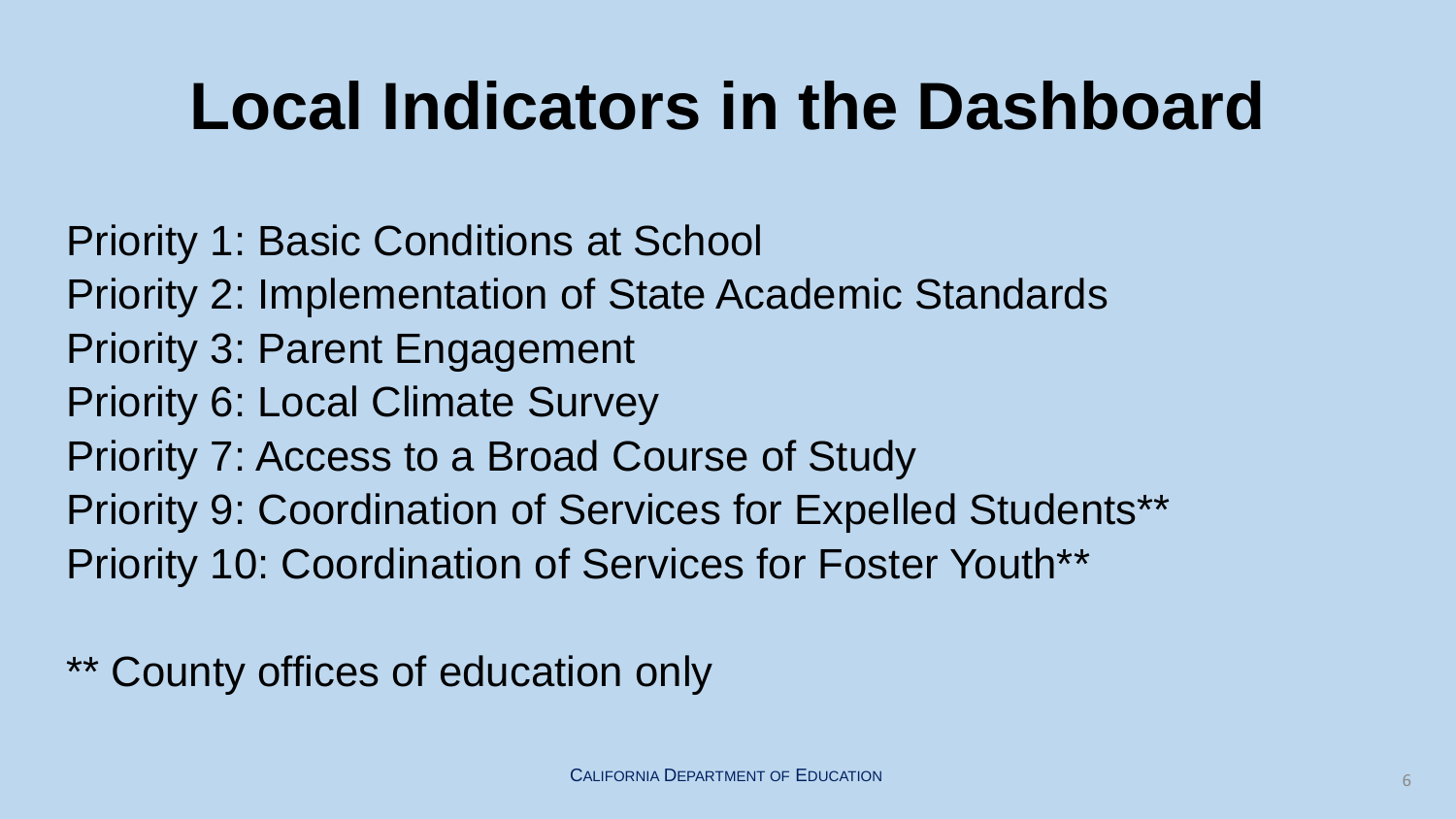#### **General Information**

The State Board of Education (SBE) approved:

- Standards for local indicators that support LEAs in measuring and reporting their progress within the appropriate priority area
- Self-reflection tools for use in reporting progress towards each local indicator through the Dashboard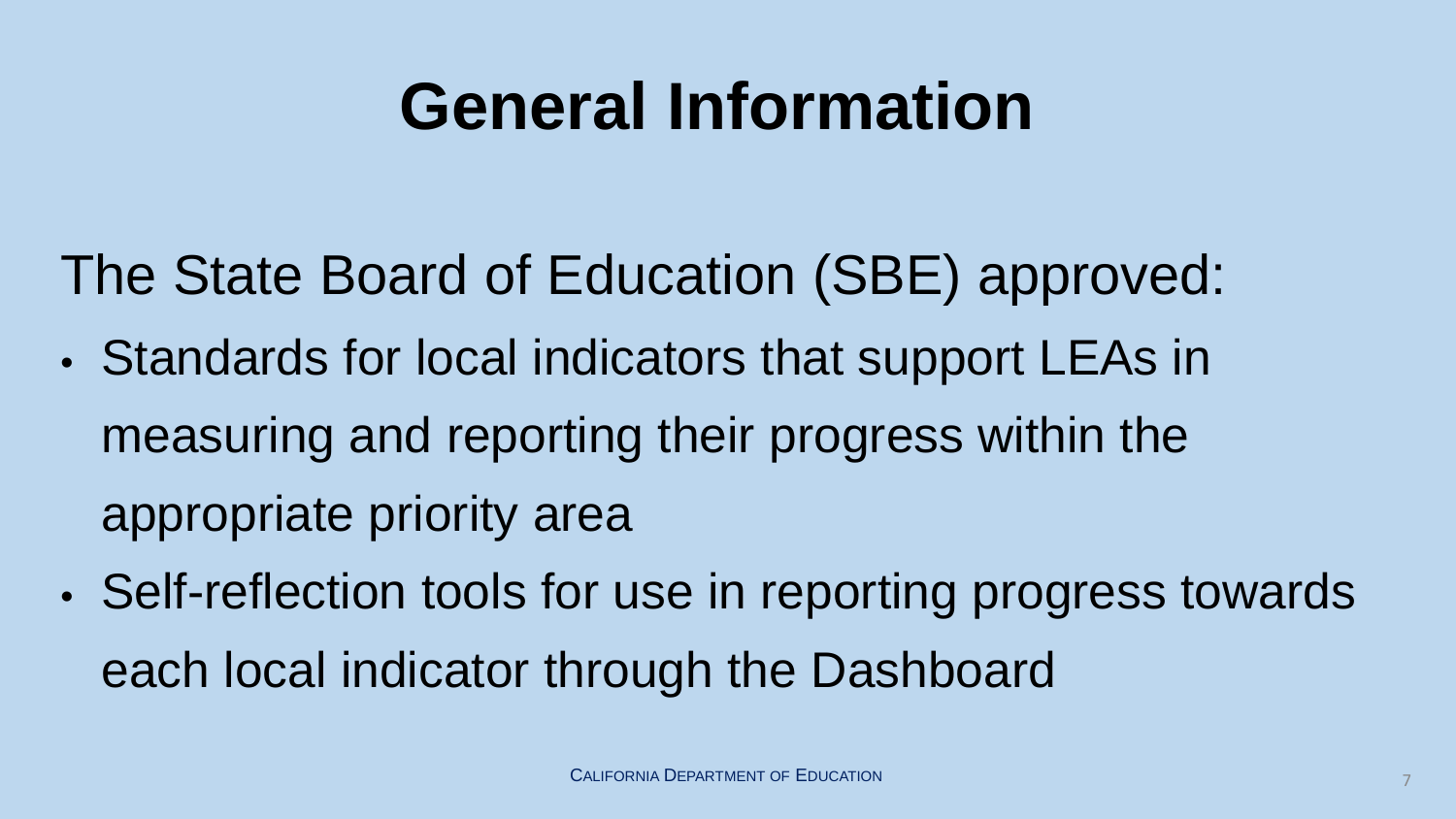#### **Performance Standard**

The SBE approved standards for the local indicators that support an LEA in measuring and reporting progress within the appropriate priority area. The approved standards require an LEA to:

- **Annually** measure its progress
- Report the results **at a regularly scheduled public meeting** of the local governing board
- Report results to the public **through the Dashboard**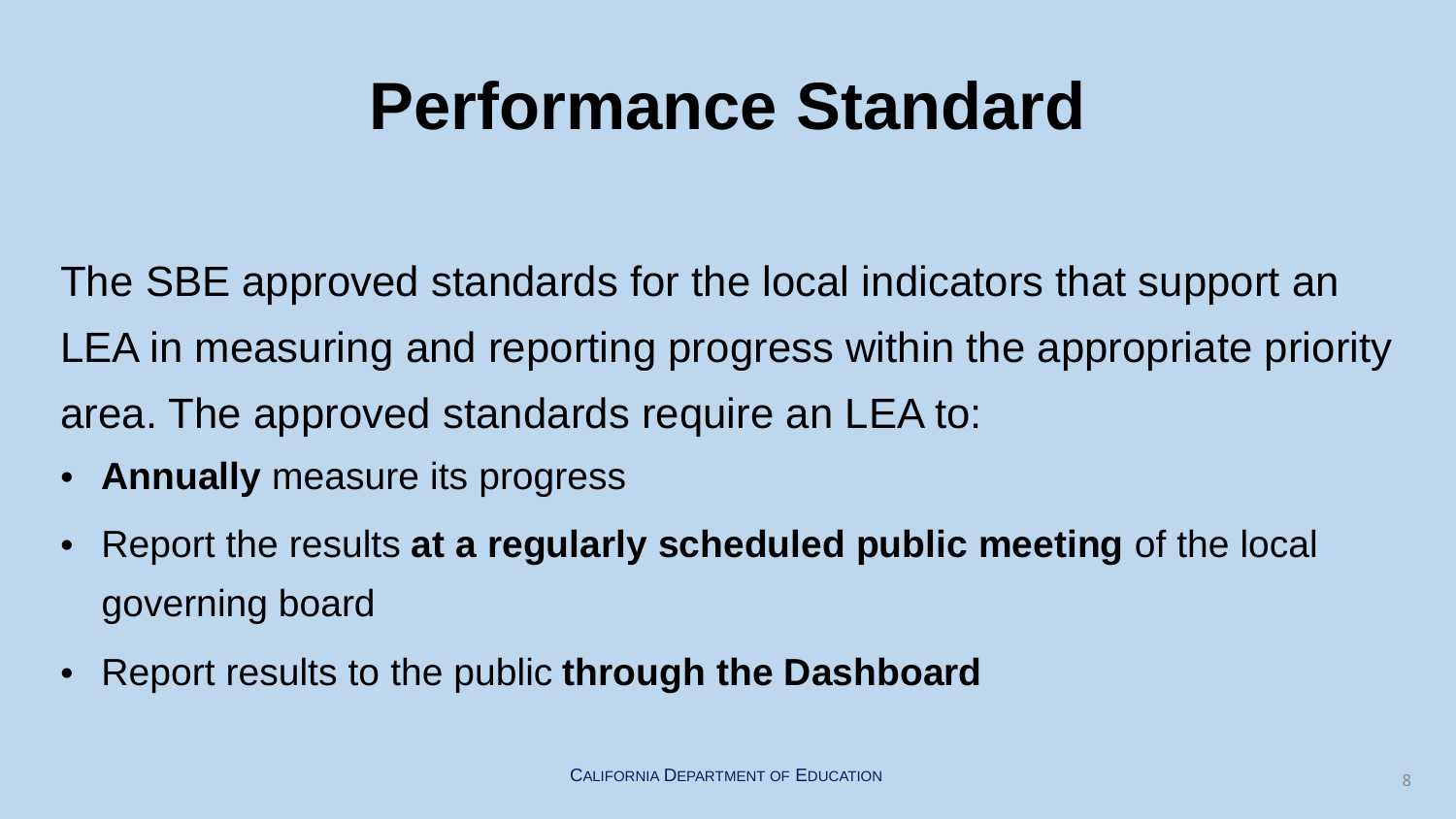# **Reporting in the Dashboard**

- When the LEA meets the performance standard for the local indicators established by the SBE, the LEA will select "Met".
- If an LEA fails to meet the performance standard for any local indicator, the LEA will select "Not Met" or "Not Met for Two or More Years" for that indicator, as applicable.
	- ‒ Note: An LEA reporting a performance level of "Not Met for Two or More Years" may be identified for differentiated assistance beginning in the 2018-19 school year.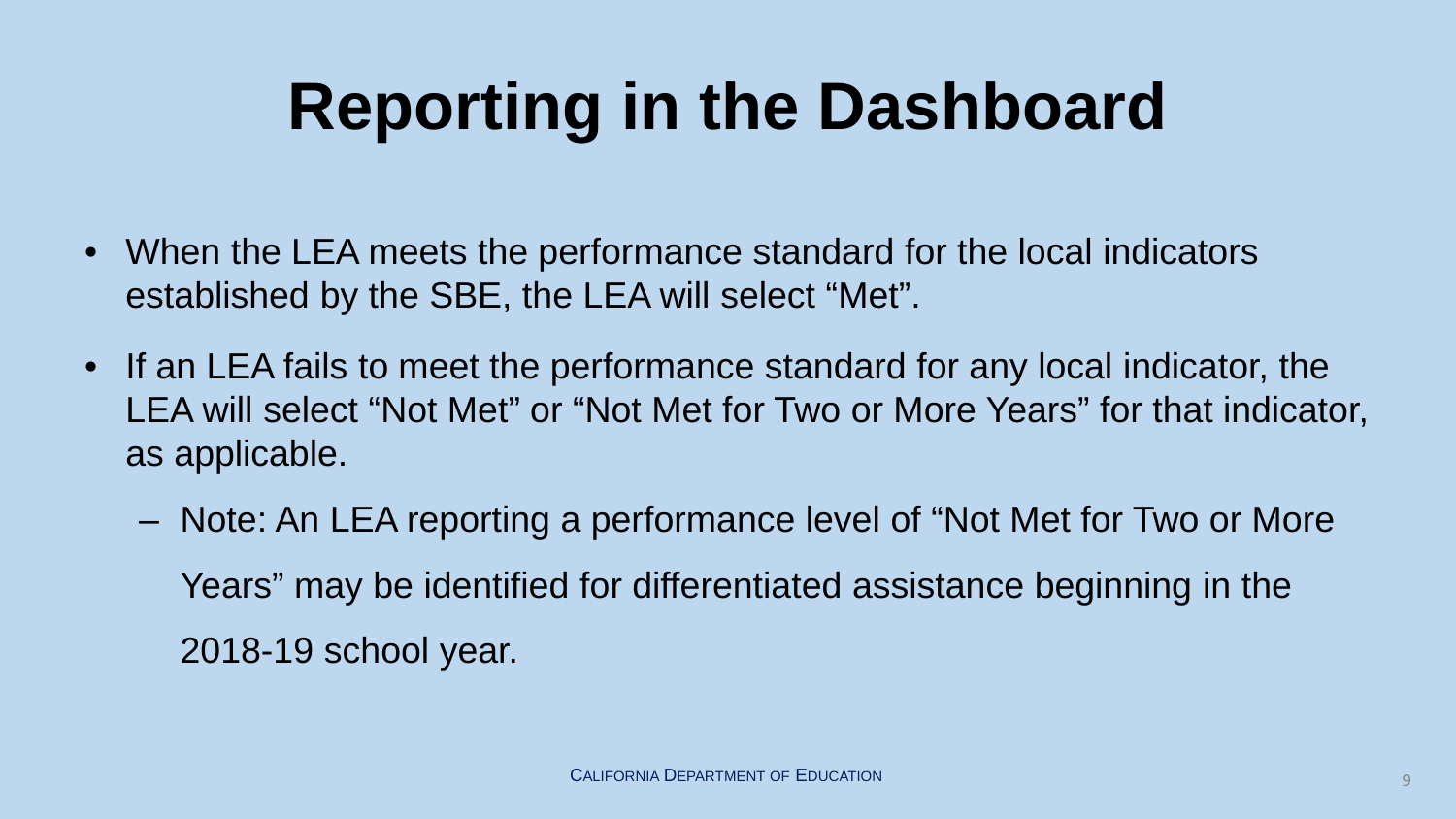# **Reporting to the Governing Board**

As a **best practice** for stakeholder engagement, an LEA is encouraged to provide the local indicator reports to the governing board as an agenda item for public comment rather than as a consent item on the agenda.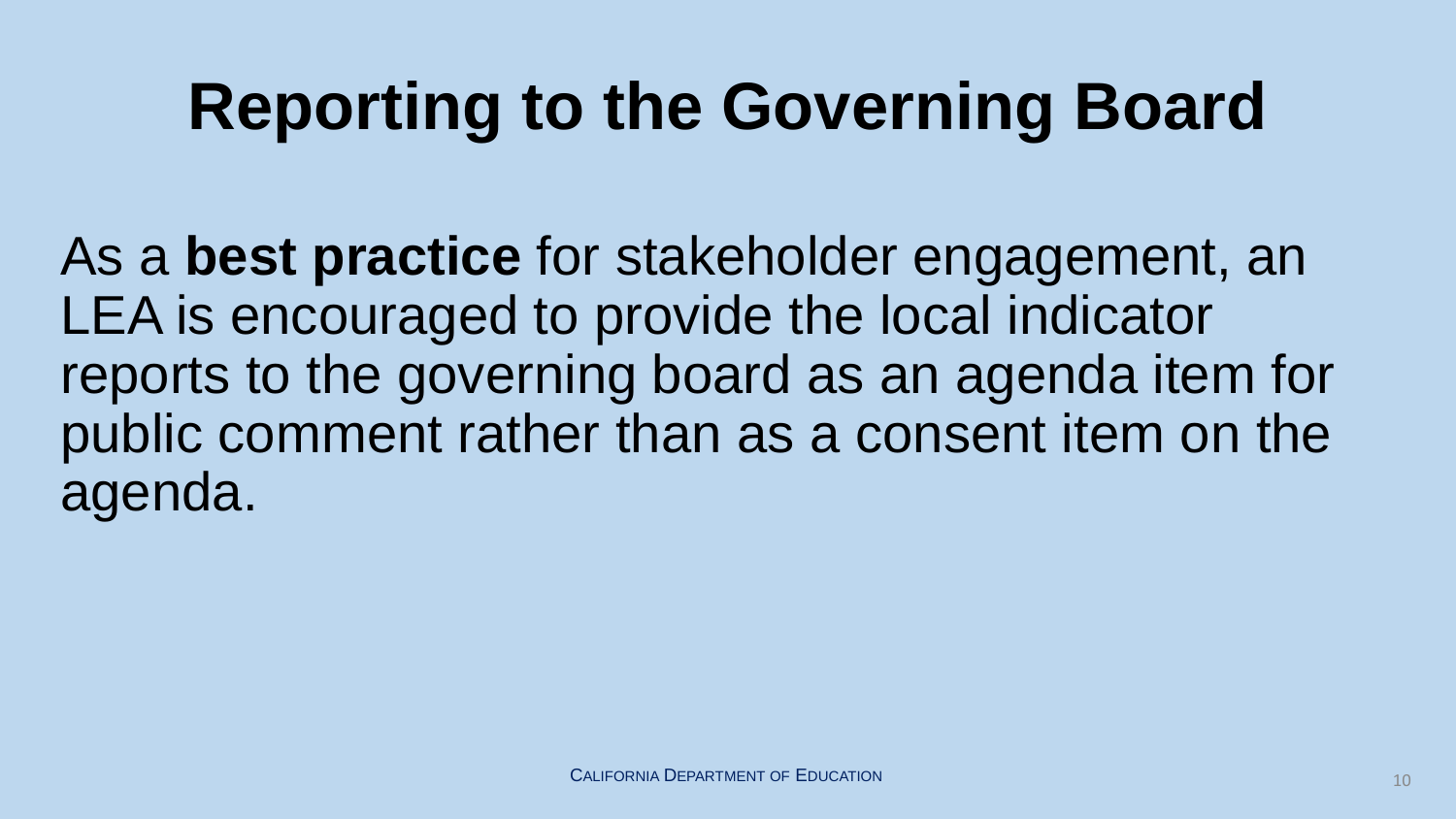#### **Timing of the Self-Reflection Tools**

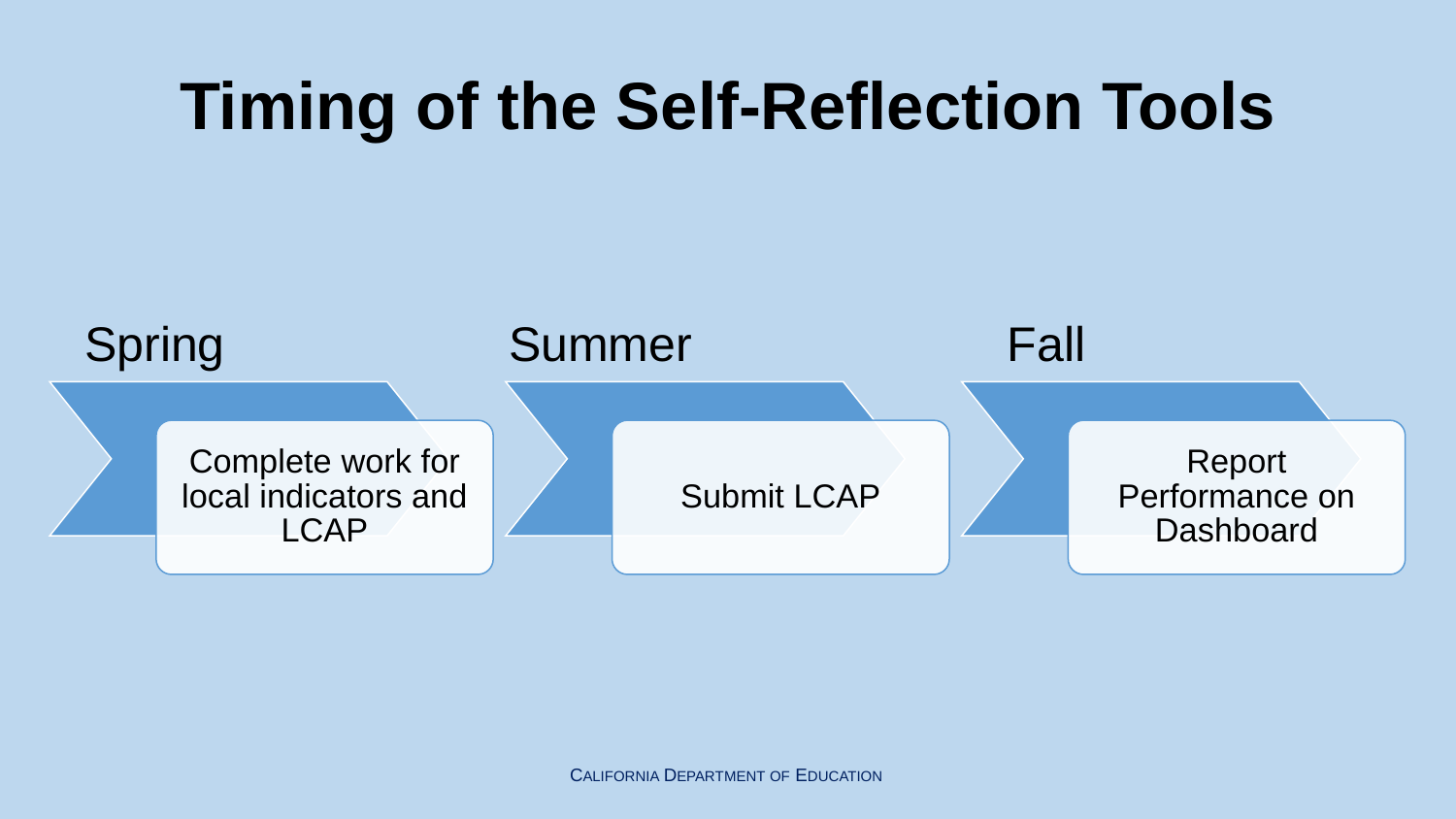# **Informing the Development of the LCAP**

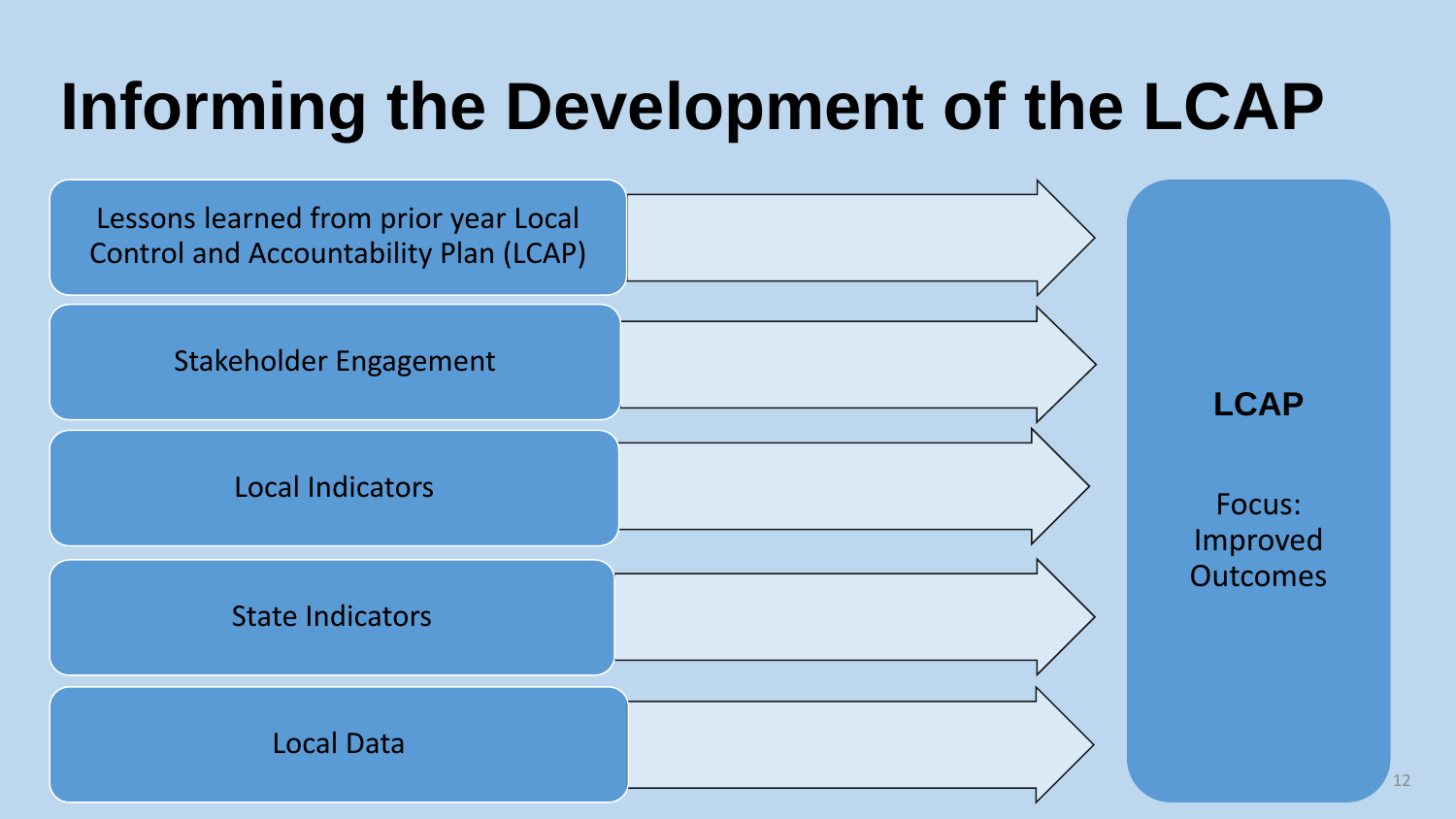### **Revised Self-Reflection Tool: Priority 3**

**Background**



**TONY THURMOND State Superintendent of Public Instruction**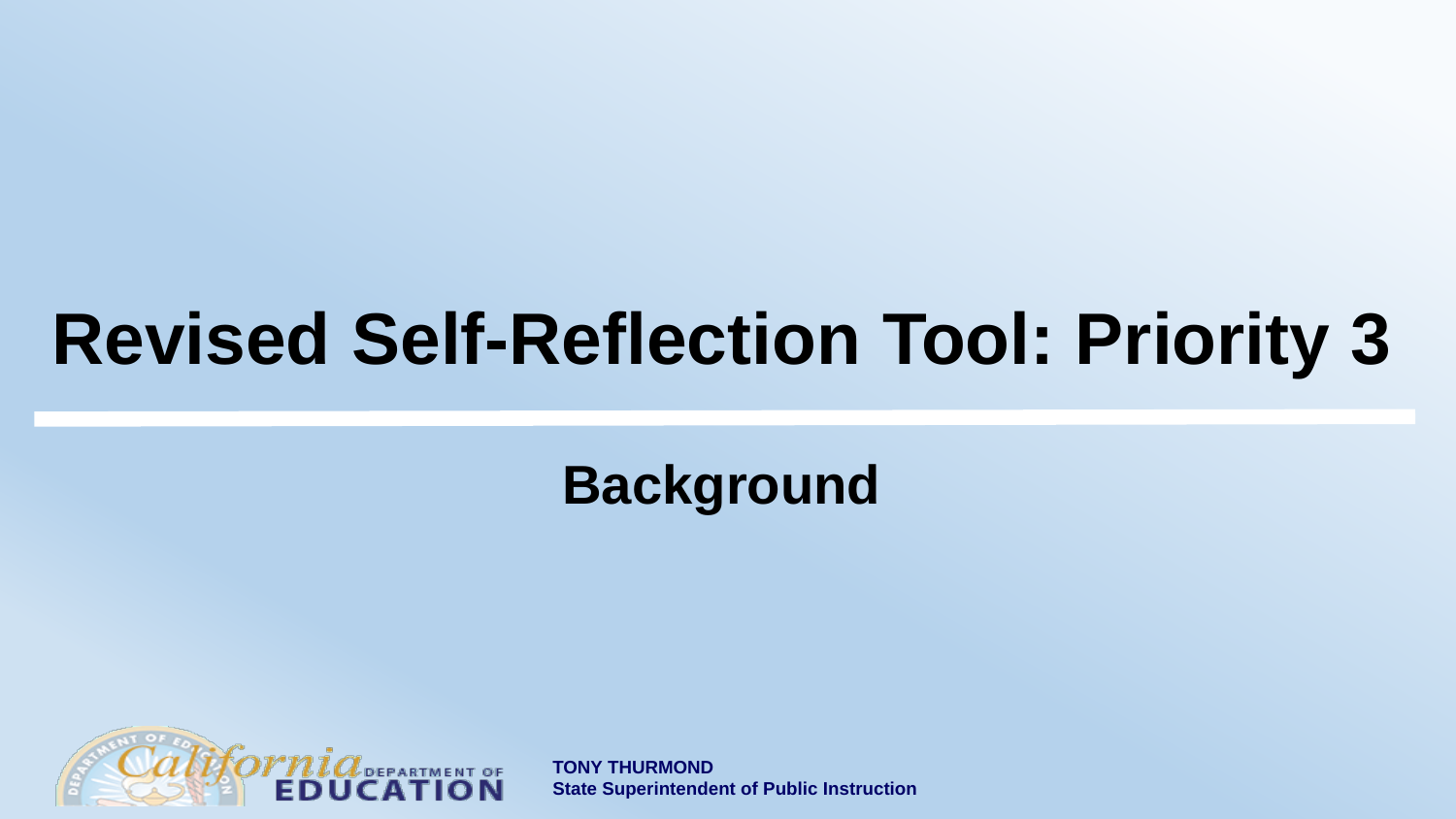# **Ad Hoc Family Engagement Workgroup**

- In 2017, the California Department of Education (CDE) established the Ad Hoc Family Engagement Workgroup (Workgroup) at the recommendation of the School Conditions and Climate Workgroup.
- The Workgroup was composed of individuals with a wide range of expertise in family engagement.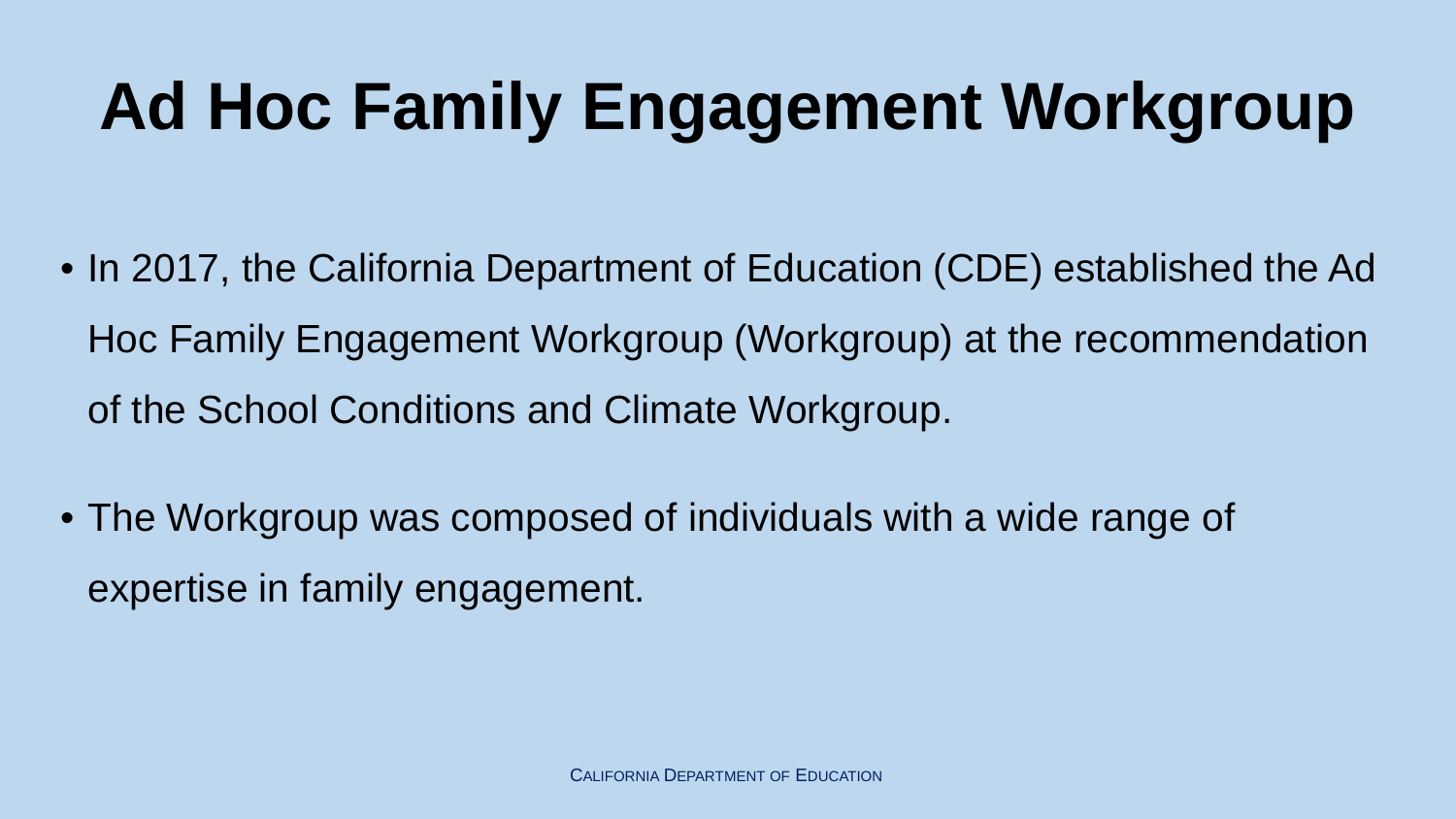# **Assembly Bill 2878 (1)**

- In September 2018, Assembly Bill (AB) 2878 amended California *Education Code* (*EC)* sections 52060(d)(3) and 52066(d)(3), to expand the description of LCFF Priority 3 (Parent Involvement) to include family engagement.
- AB 2878 retained the requirement to address the following in the LCAP:
	- Seek parent input in making decisions for the school district and each individual school site.
	- Promote parental participation in programs for unduplicated pupils and individuals with exceptional needs.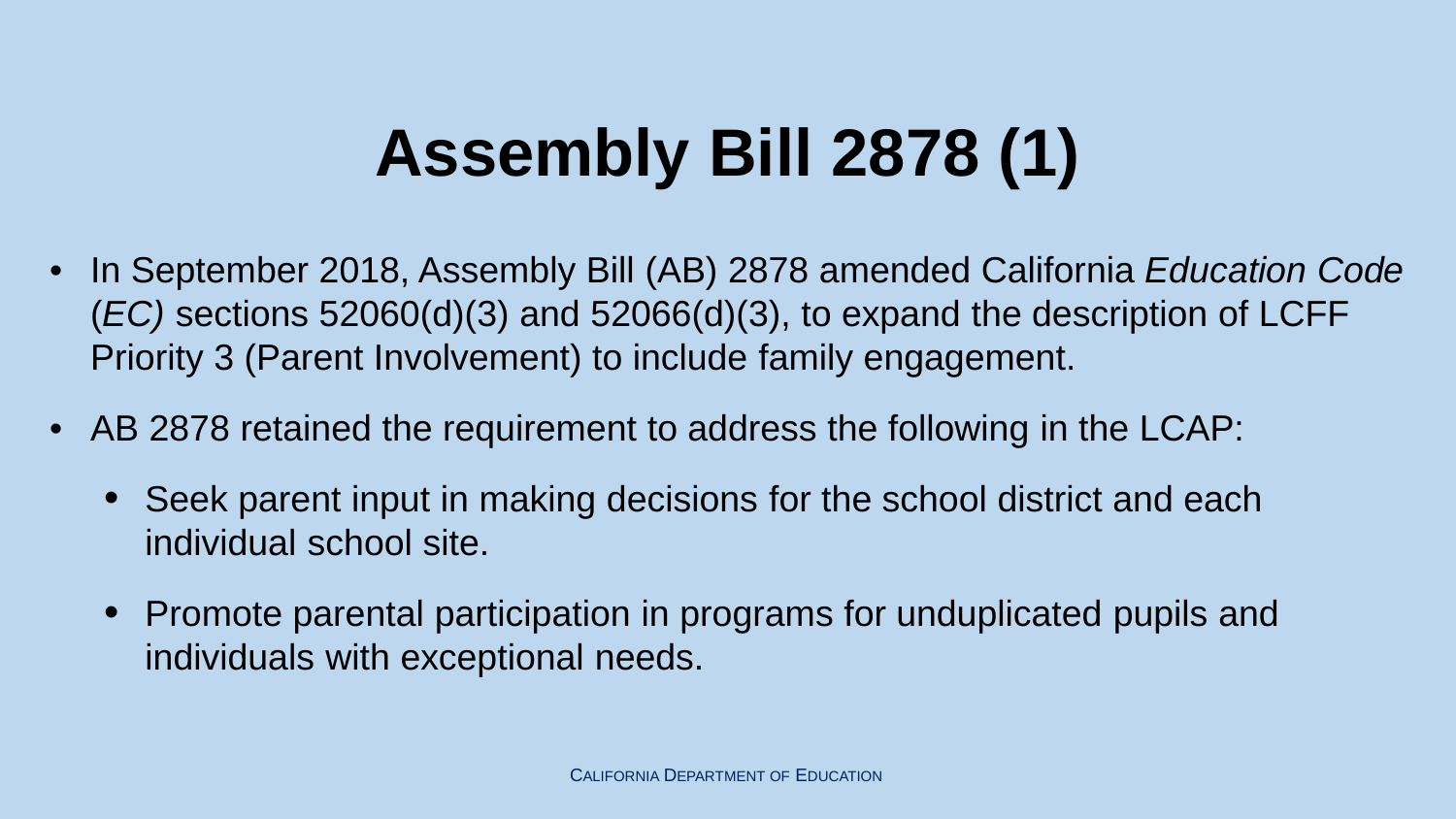# **AB 2878 (2)**

AB 2878 added the following:

Family engagement may include, but need not be limited to:

- Efforts by the school district and each individual school site to apply researchbased practices, such as welcoming all families into the school community, engaging in effective two-way communication, supporting pupil success, and empowering families to advocate for equity and access
- Families as partners to inform, influence, and create practices and programs that support pupil success and collaboration with families and the broader community, expand pupil learning opportunities and community services, and promote civic participation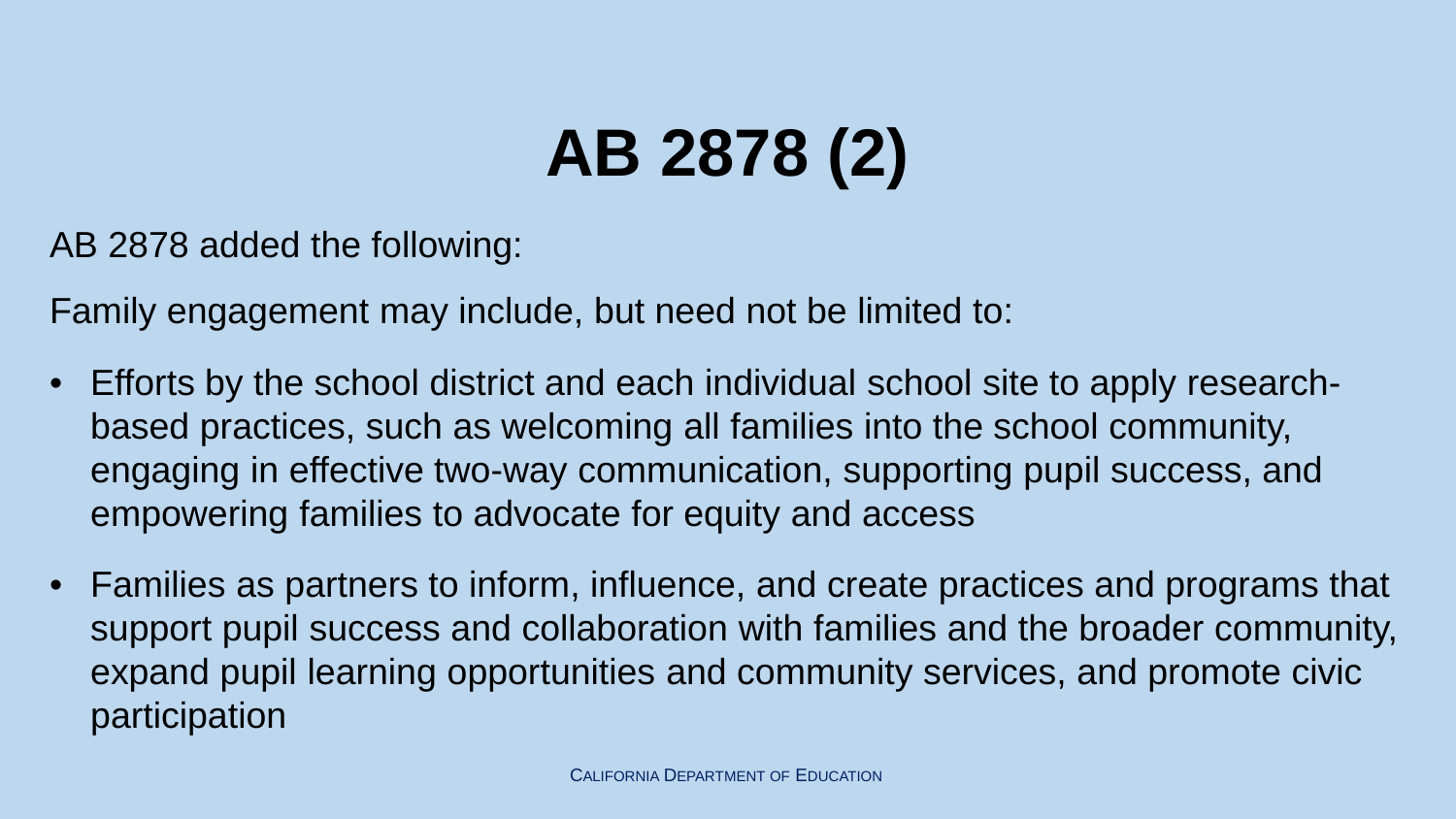# **Workgroup Process**

The Workgroup:

- Created a working definition of family engagement to inform its work
- Reviewed current research on family engagement
- Conducted research on the family engagement policies and tools in other states
- Identified potential challenges and barriers to engaging families
- Identified promising practices currently implemented in LEAs throughout **California**
- Analyzed the responses to the current self-reflection tool in the Dashboard
- Reviewed the language from AB 2878; and
- Identified recommendations for improving the current self-reflection tool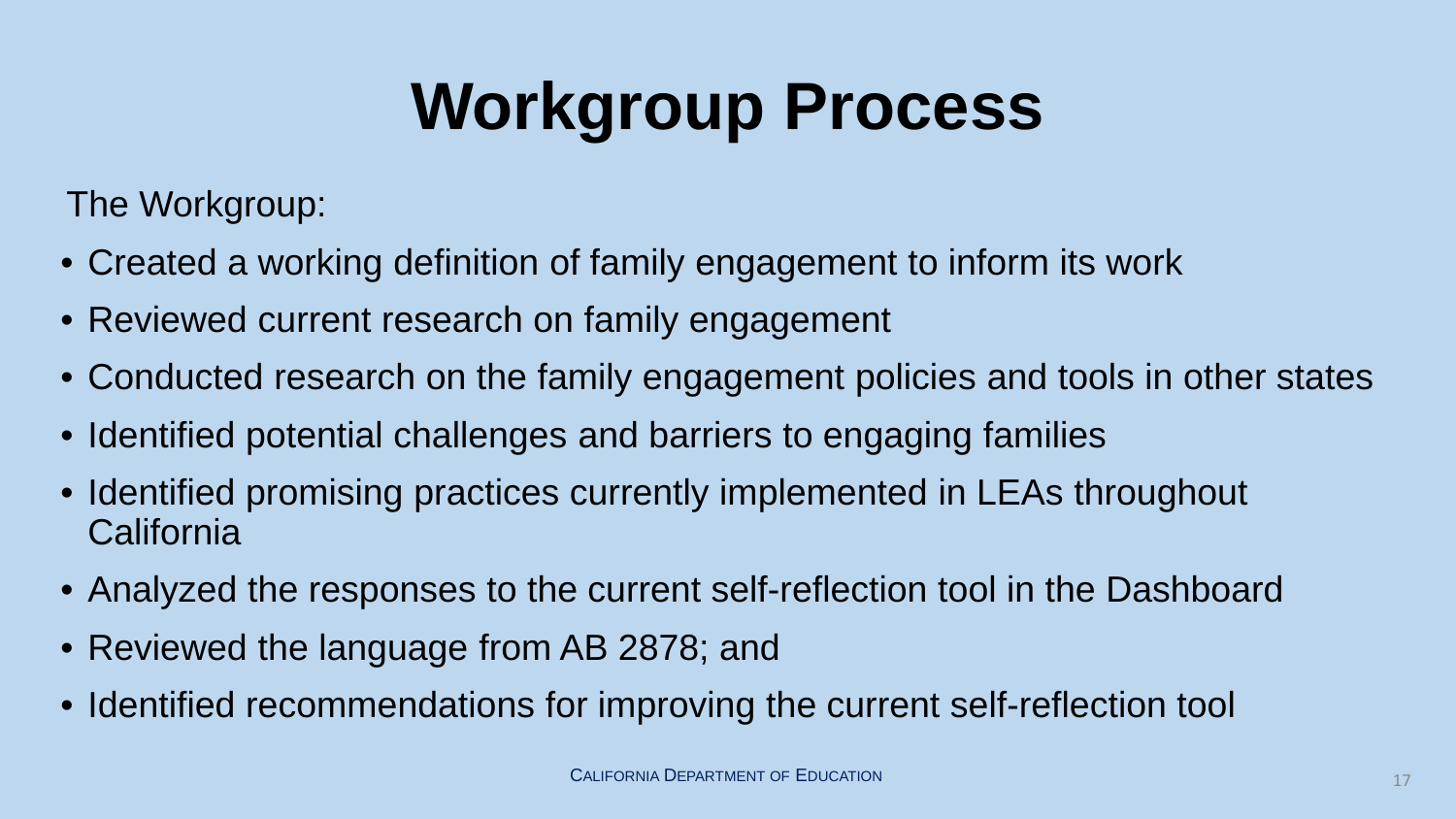#### **SBE-Adopted Self-Reflection Tool Priority 3**

#### **Overview**



**TONY THURMOND State Superintendent of Public Instruction** 18<br> **State Superintendent of Public Instruction**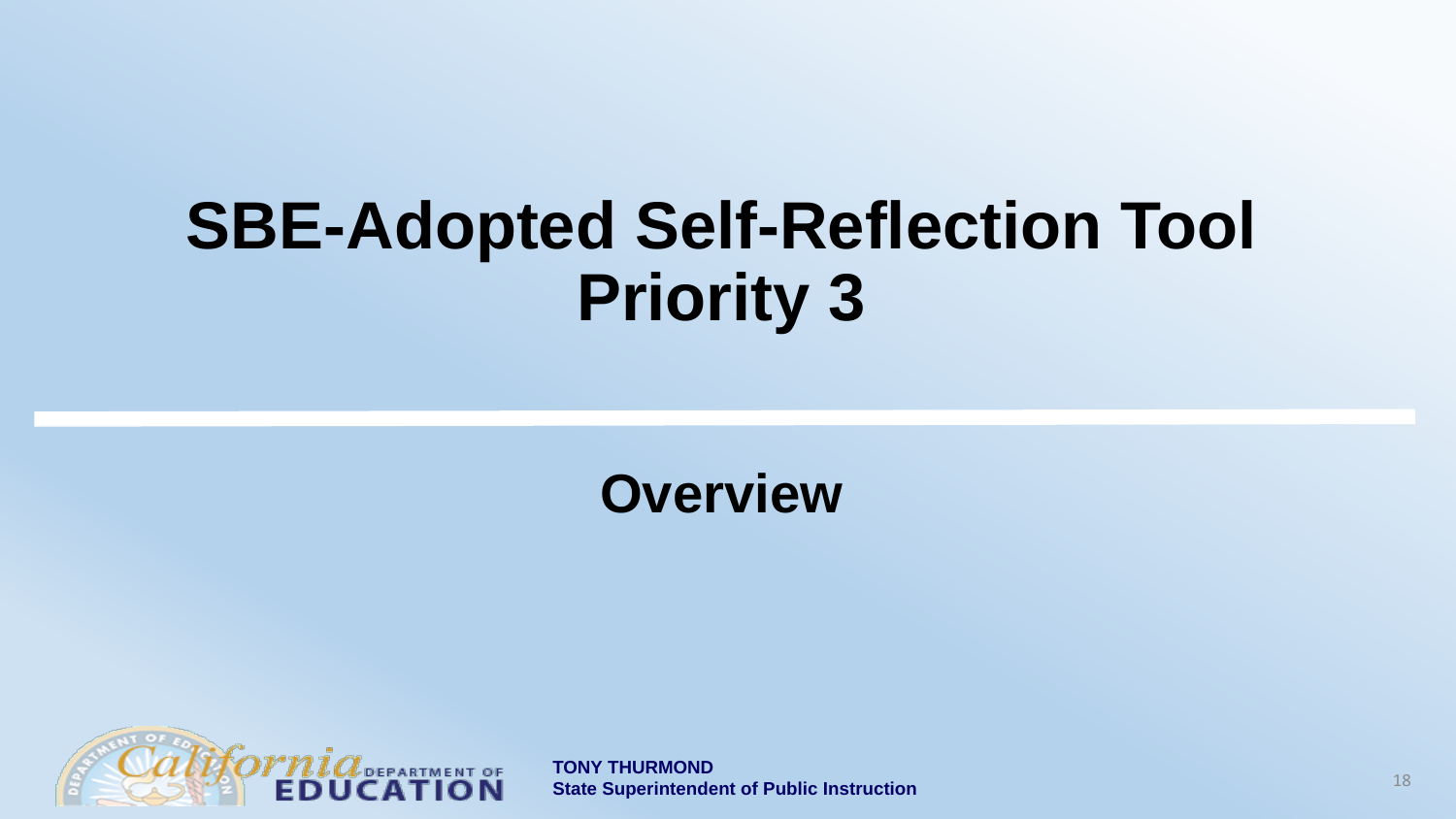### **SBE-Adopted Self-Reflection Tool (1)**

- On March 14, 2019, the SBE adopted a revised self-reflection tool for Priority 3 based on:
- Current research
- Current state and federal guidance documents (e.g. Dual Capacity Building Framework, CDE Family Engagement Toolkit, etc.)
- Requirements of AB 2878; and
- Recommendations of the Ad Hoc Family Engagement Workgroup

The revised self-reflection tool will be used to report progress for Priority 3 (Family Engagement) in the 2019 Dashboard.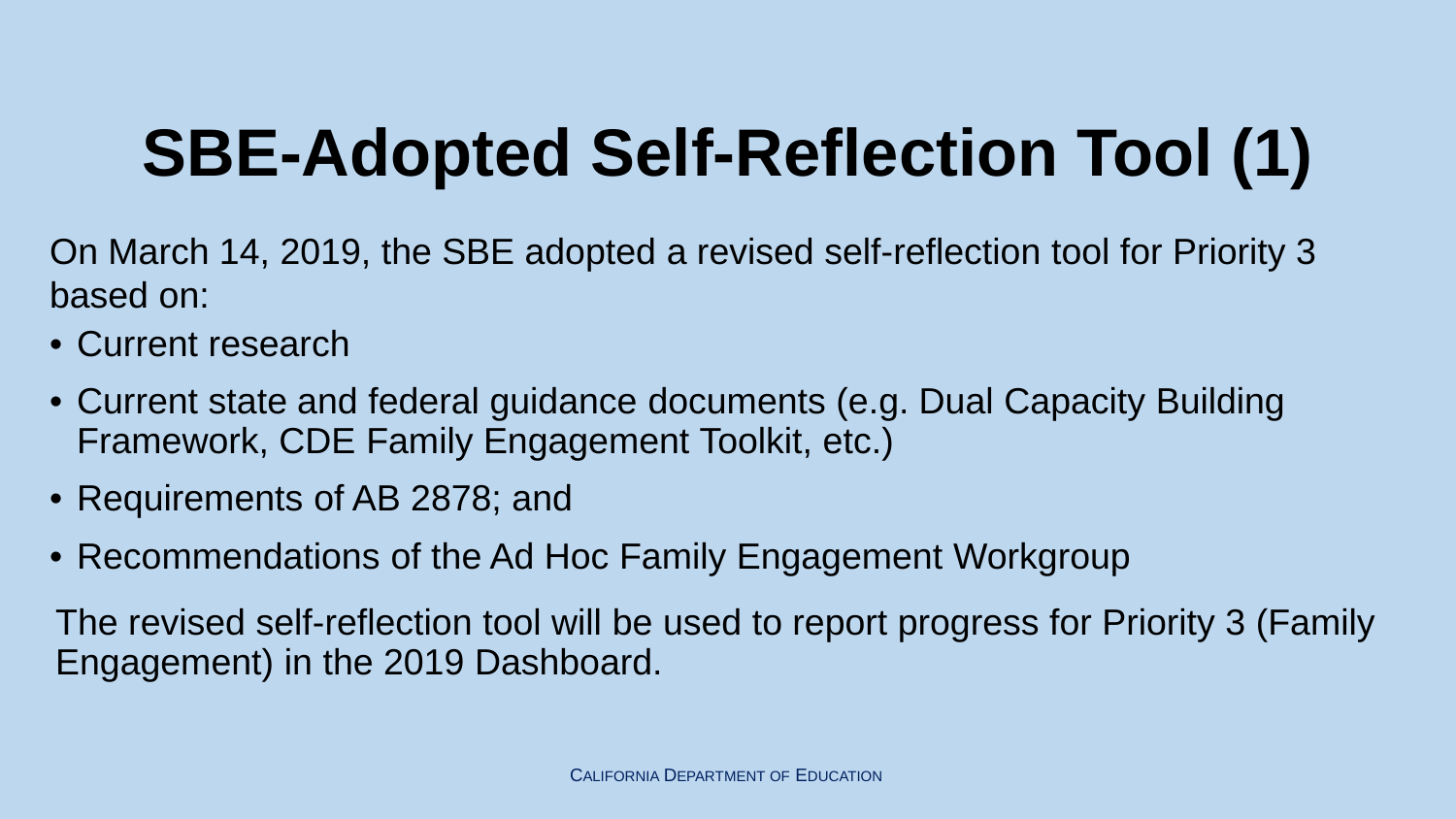#### **SBE-Adopted Self-Reflection Tool (2)**

- Introduction
- Instructions
- Reporting Sections of the Tool
- Appendix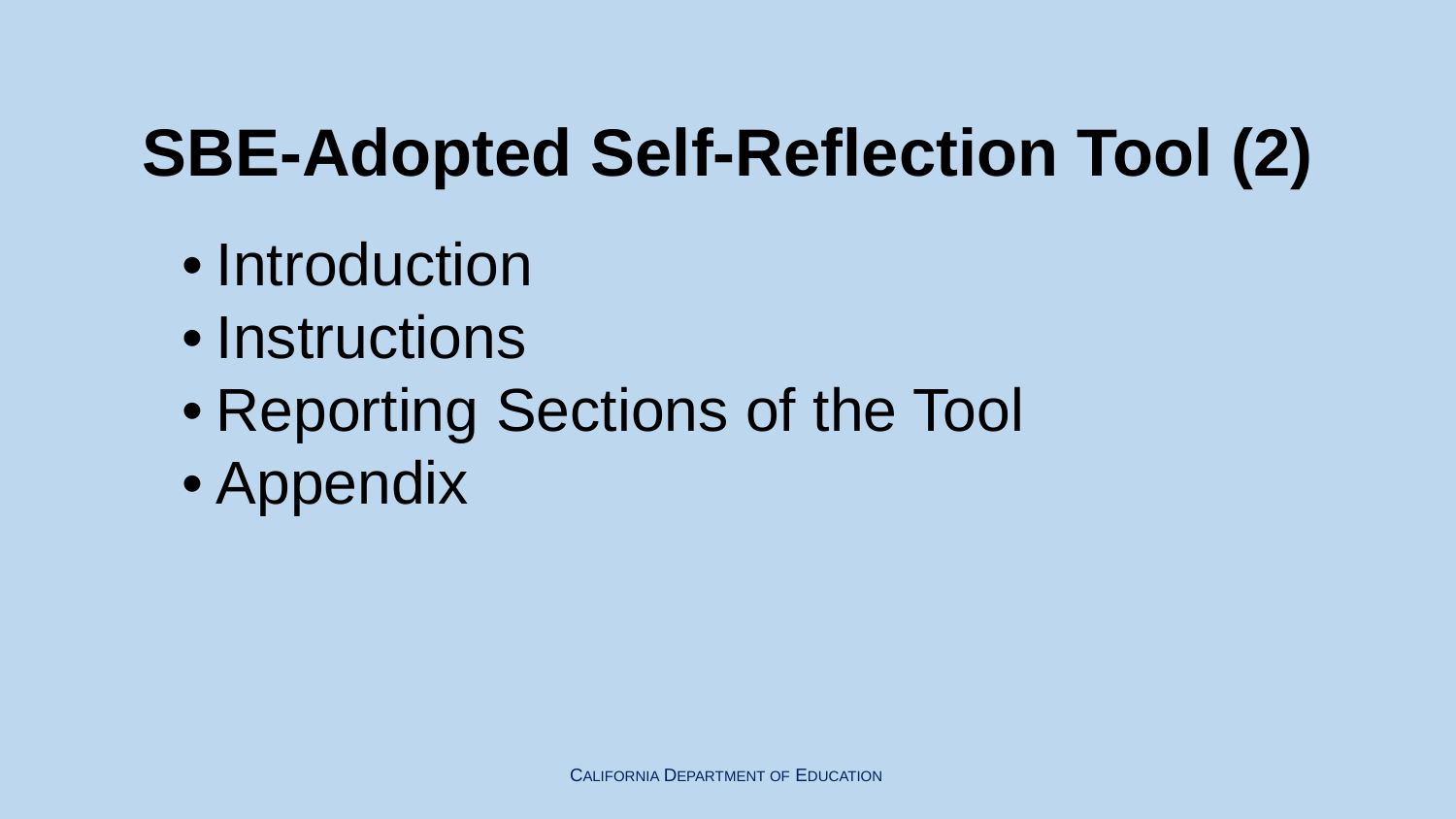## **Introduction**

The Introduction provides a general description of the:

- Importance of family engagement
- Research
- Requirement for LEAs to address Priority 3 within the LCAP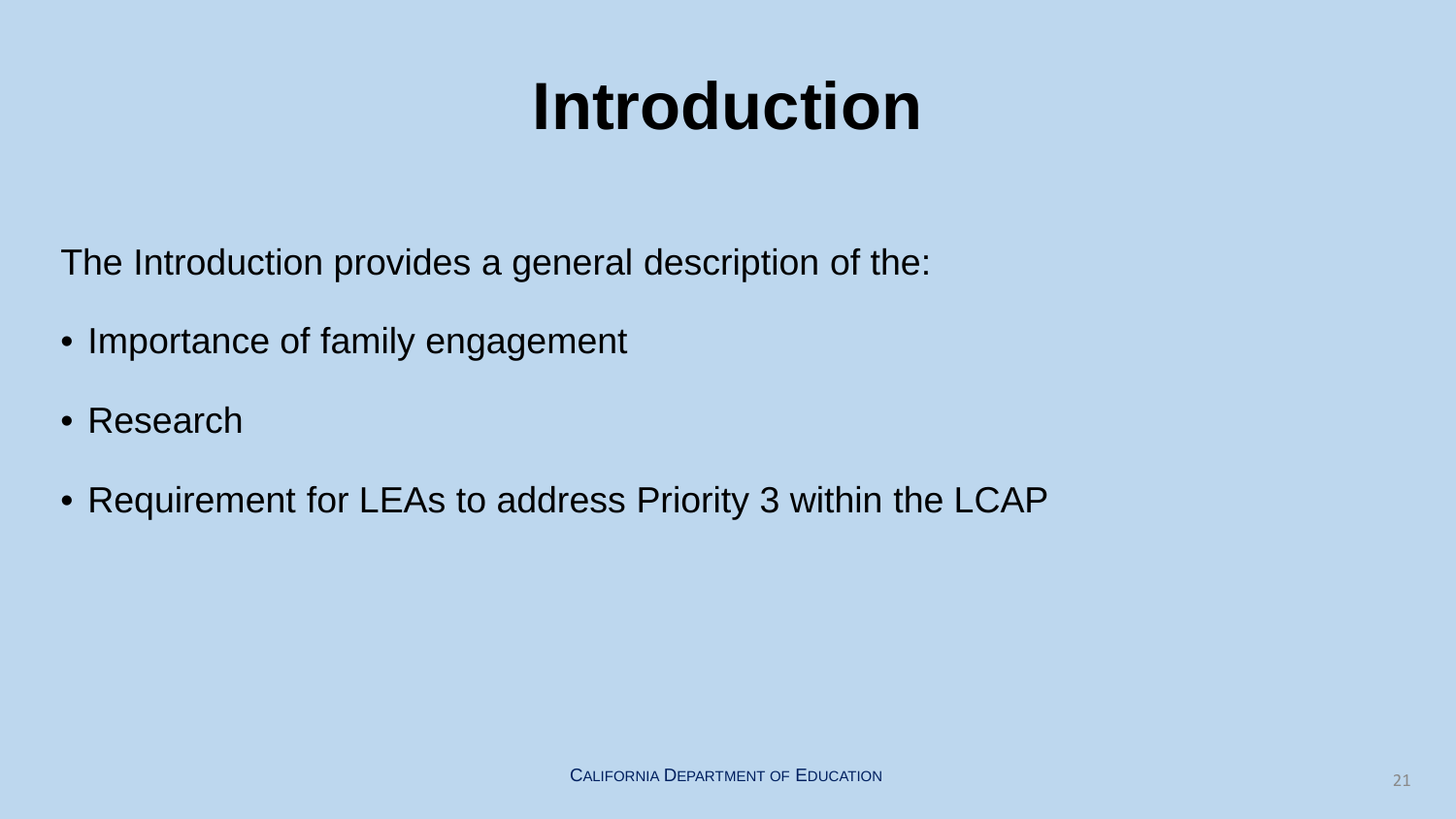# **Instructions (1)**

- Identify the diverse stakeholders that need to participate in the self-reflection process in order to ensure input from all groups of families, staff and students in the LEA, including families of unduplicated students and families of individuals with exceptional needs as well as families of underrepresented students.
- Engage stakeholders in determining what data and information will be considered to complete the self-reflection tool. LEAs should consider how the practices apply to families of all student groups, including families of unduplicated students and families of individuals with exceptional needs as well as families of underrepresented students.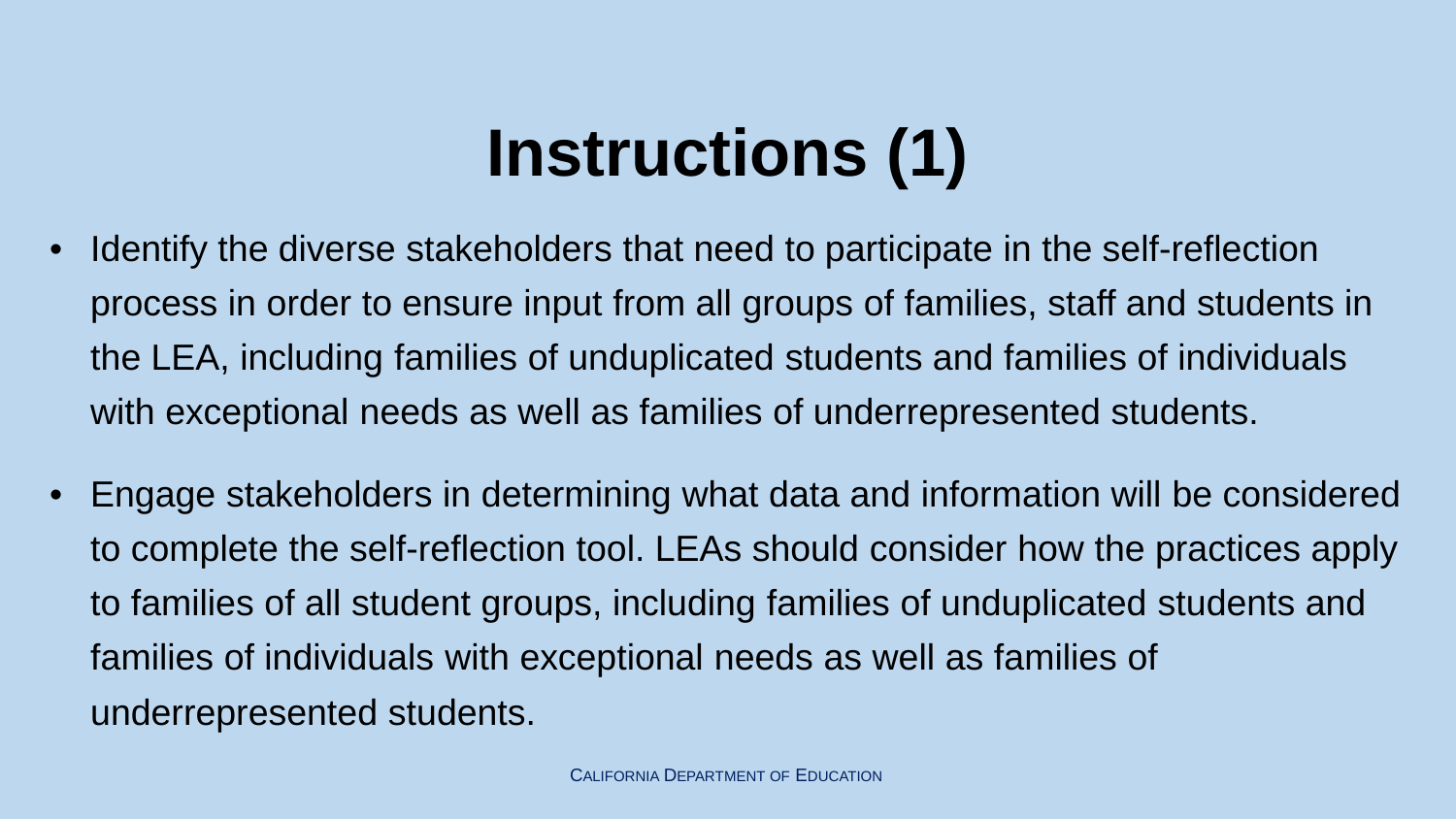# **Instructions (2)**

- Based on the analysis of data, identify the number which best indicates the LEA's current stage of implementation for each practice using the following rating scale (lowest to highest):
	- 1 Exploration and Research Phase
	- 2 Beginning Development
	- 3 Initial Implementation
	- 4 Full Implementation
	- 5 Full Implementation and Sustainability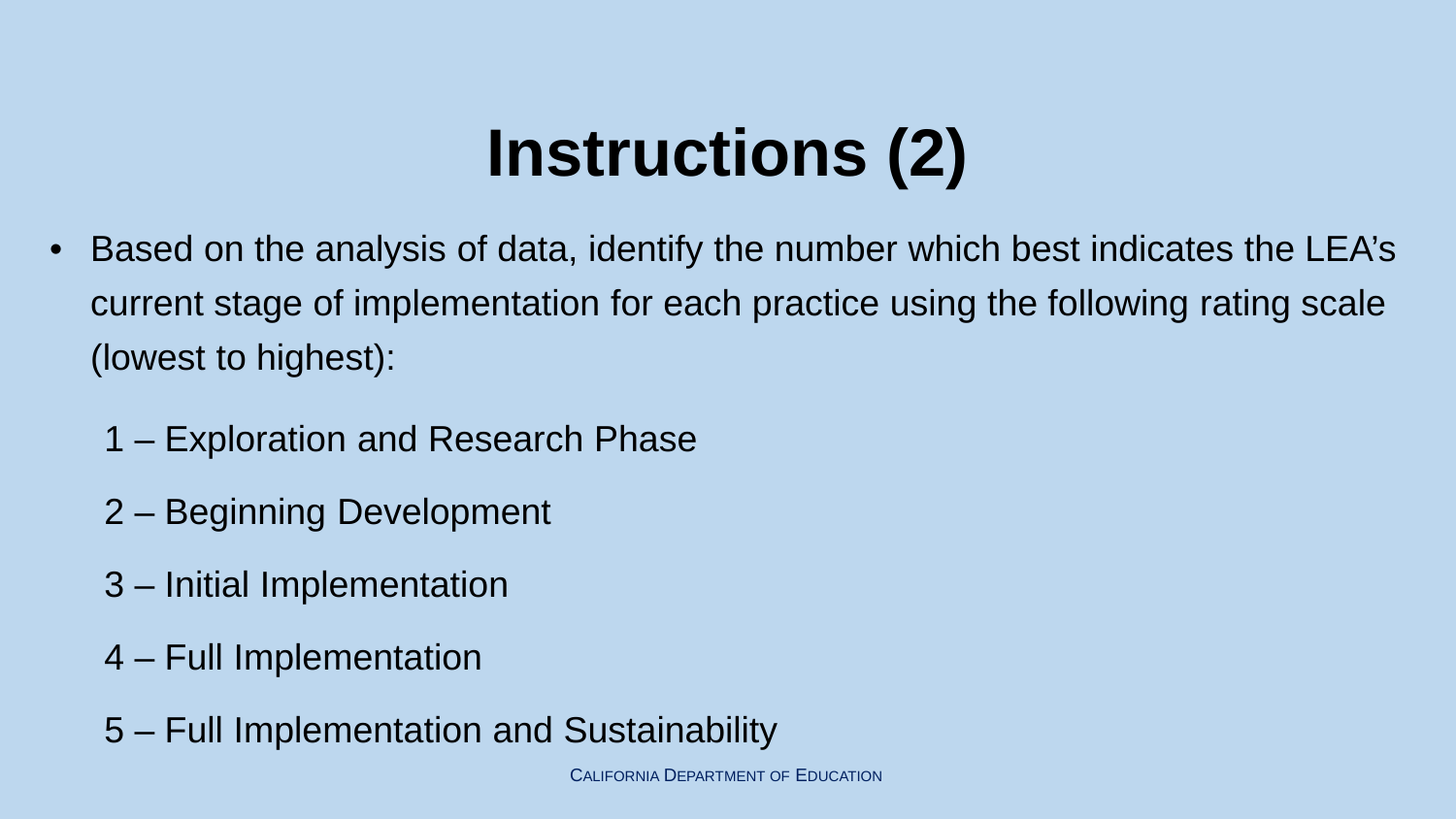### **Instructions (3)**

- Following each of the three sections, LEAs will respond to the narrative prompt:
	- ‒ Briefly describe the LEA's current strengths and progress in this area, and identify a focus area for improvement, including how the LEA will improve the engagement of underrepresented families.
- Use the information from the self-reflection process to inform the LCAP and the LCAP development process, as well as the development of other school and district plans.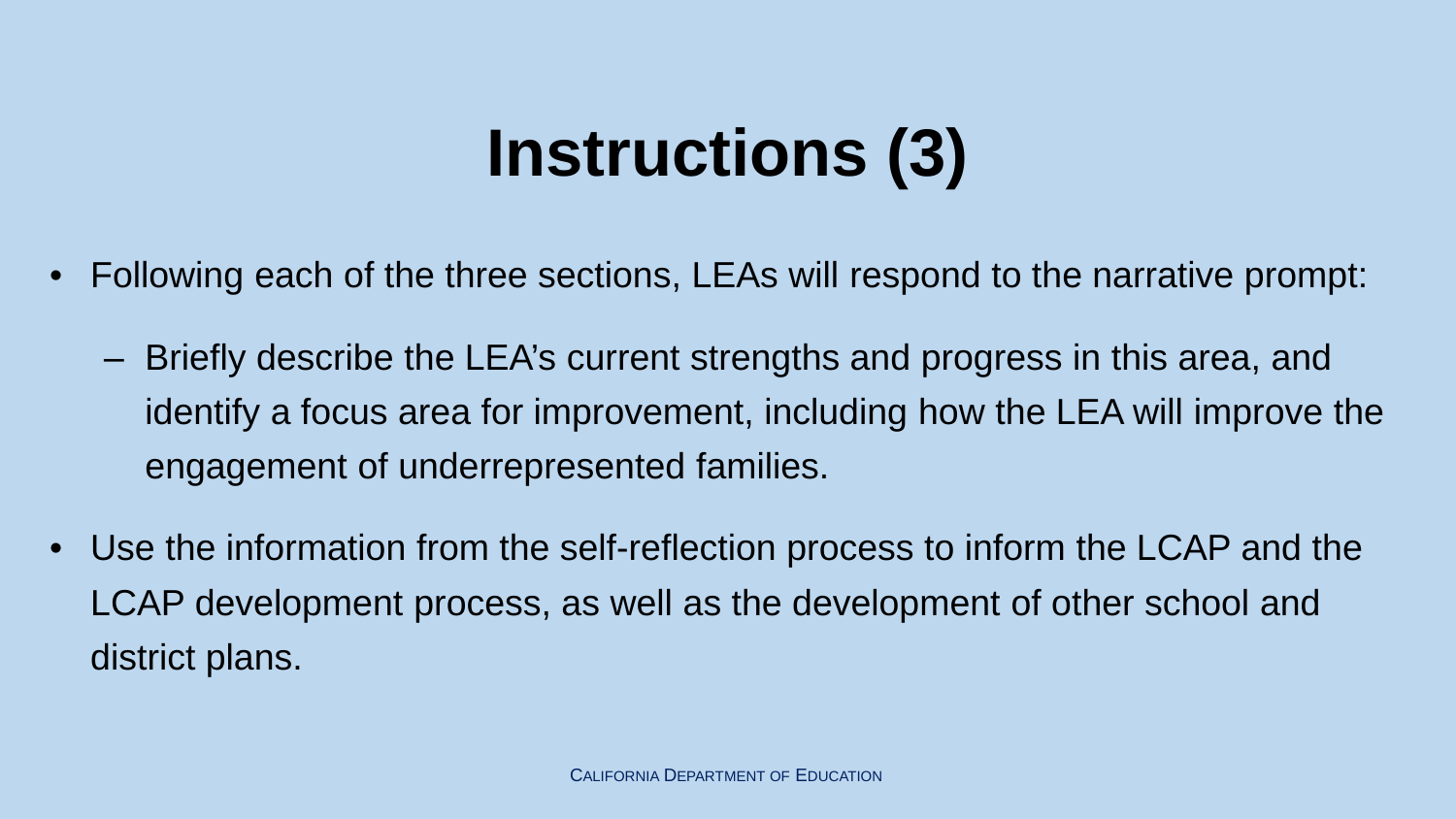# **Reporting Sections of the Tool**

- Building relationships between school staff and families
- Building partnerships for student outcomes
- Seeking input for decision-making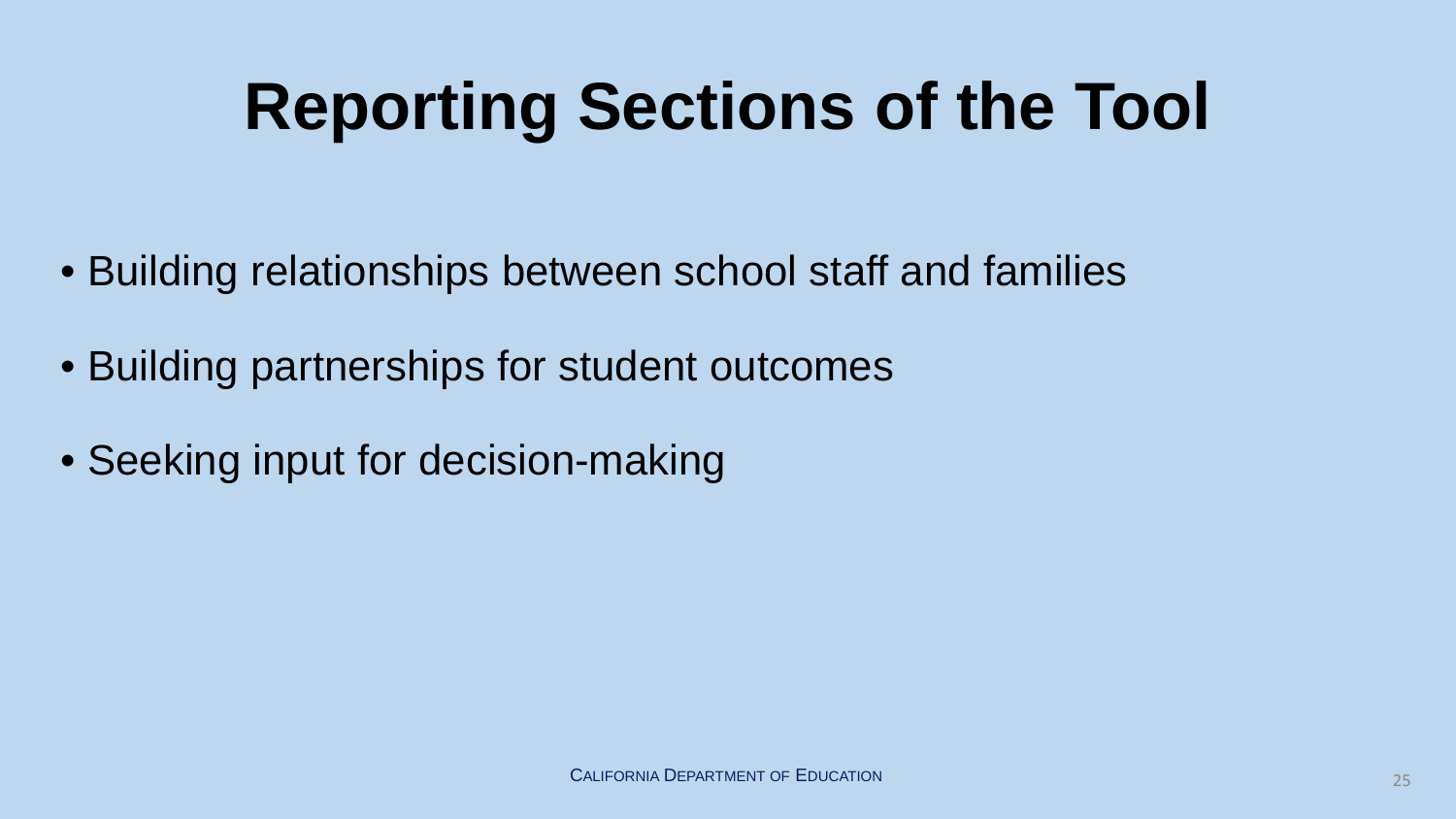#### **Section 1: Building Relationships**

#### **Rate the LEA's progress in**:

- 1. Developing the capacity of staff (i.e. administrators, teachers, and classified staff) to build trusting and respectful relationships with families
- 2. Creating welcoming environments for all families in the community
- 3. Supporting staff to learn about each family's strengths, cultures, languages, and goals for their children
- 4. Developing multiple opportunities for the LEA and school sites to engage in two-way communication between families and educators using language that is understandable and accessible to families

#### **Respond to the narrative prompt**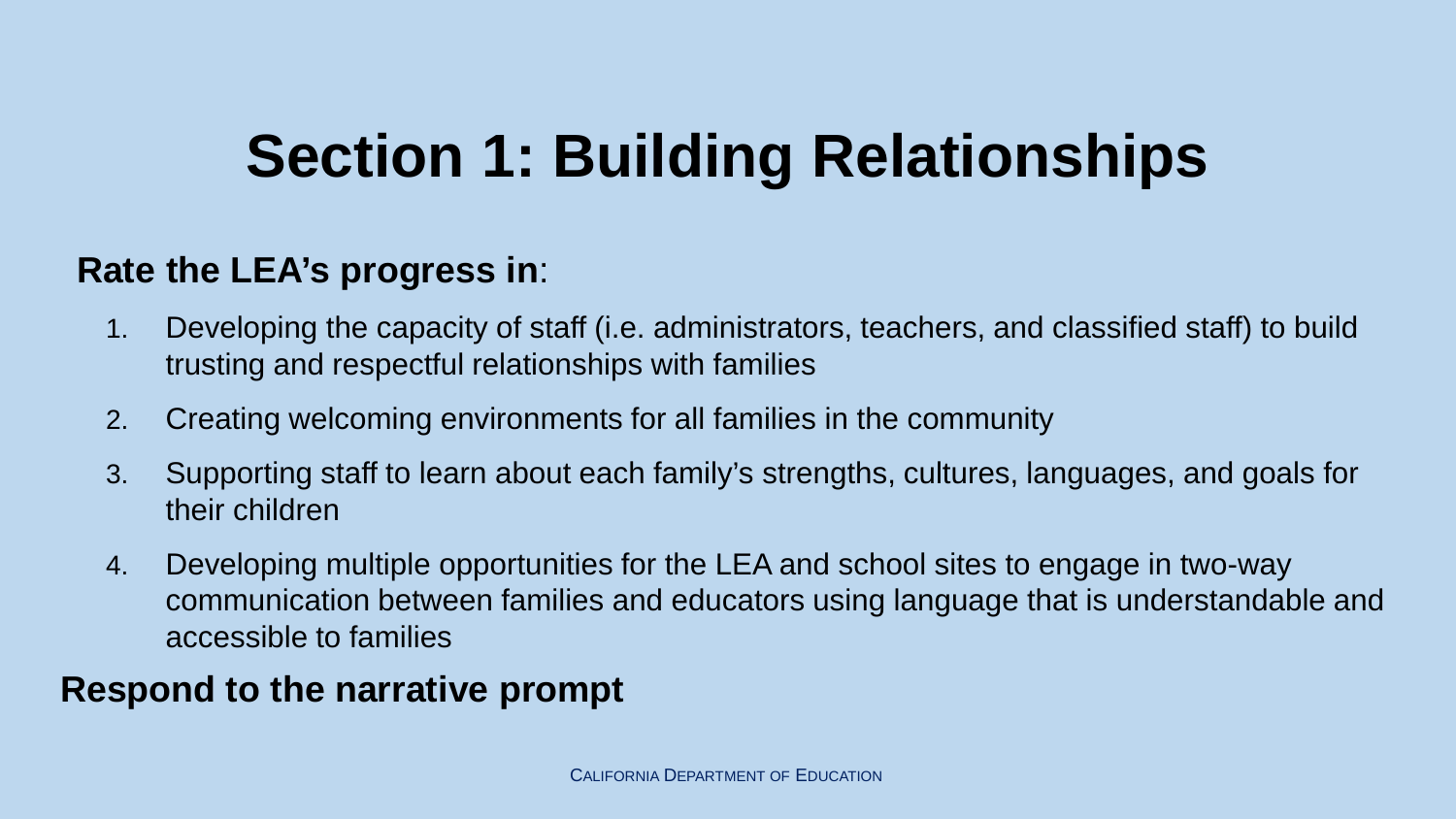#### **Section 2: Building Partnerships for Student Outcomes**

#### **Rate the LEA's progress in:**

- 1. Providing professional learning and support to teachers and principals to improve a school's capacity to partner with families
- 2. Providing families with information and resources to support student learning and development in the home
- 3. Implementing policies or programs for teachers to meet with families and students to discuss student progress and ways to work together to support improved student outcomes
- 4. Supporting families to understand and exercise their legal rights and advocate for their own students and all students

#### **Respond to the narrative prompt**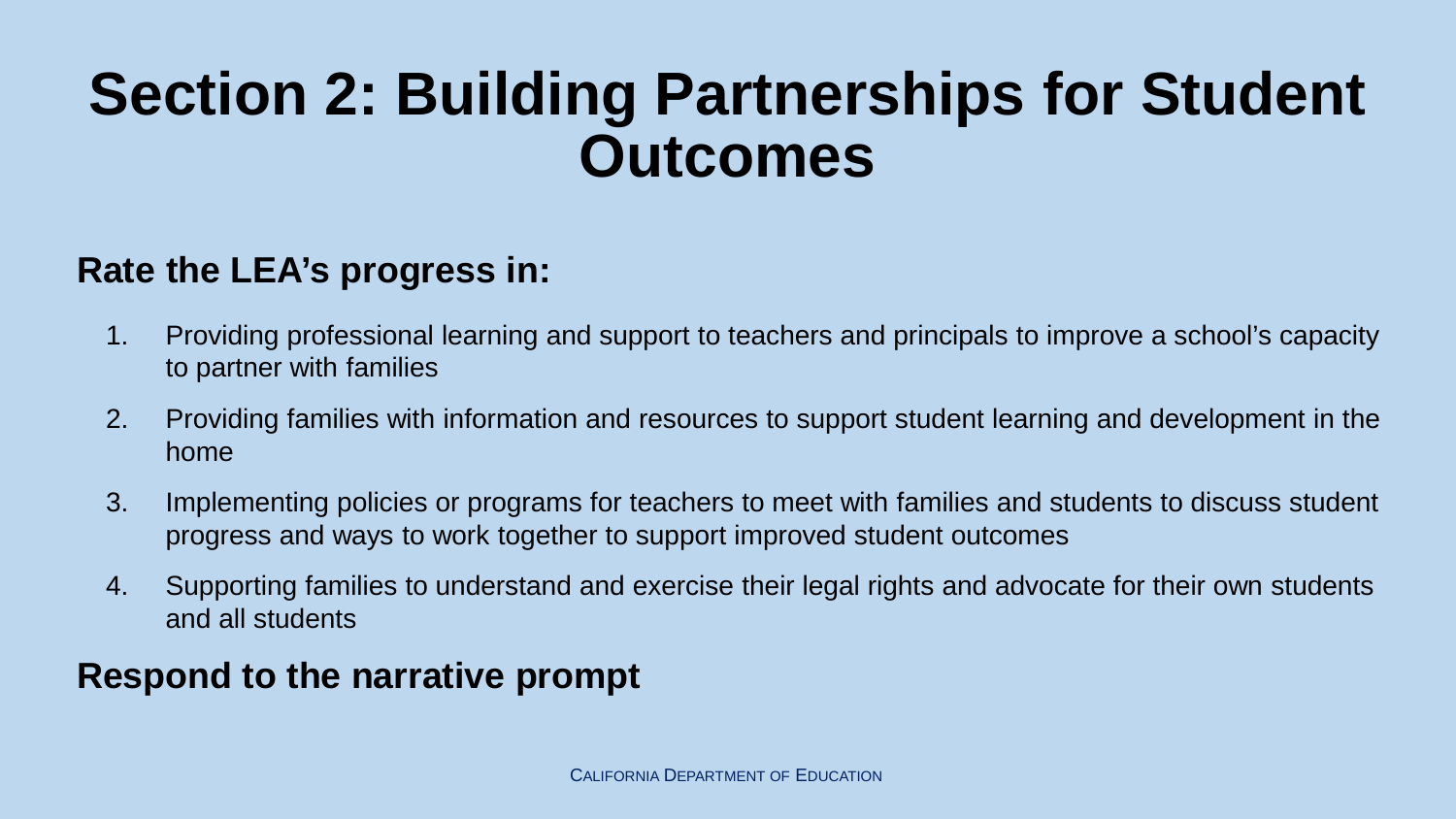#### **Section 3: Seeking Input for Decision Making**

#### **Rate the LEA's progress in:**

- 1. Building the capacity of and supporting principals and staff to effectively engage families in advisory groups and with decision-making
- 2. Building the capacity of and supporting family members to effectively engage in advisory groups and decision-making
- 3. Providing all families with opportunities to provide input on policies and programs, and implementing strategies to reach and seek input from any underrepresented groups in the school community
- 4. Providing opportunities to have families, teachers, principals, and district administrators work together to plan, design, implement and evaluate family engagement activities at school and district levels

#### **Respond to the narrative prompt**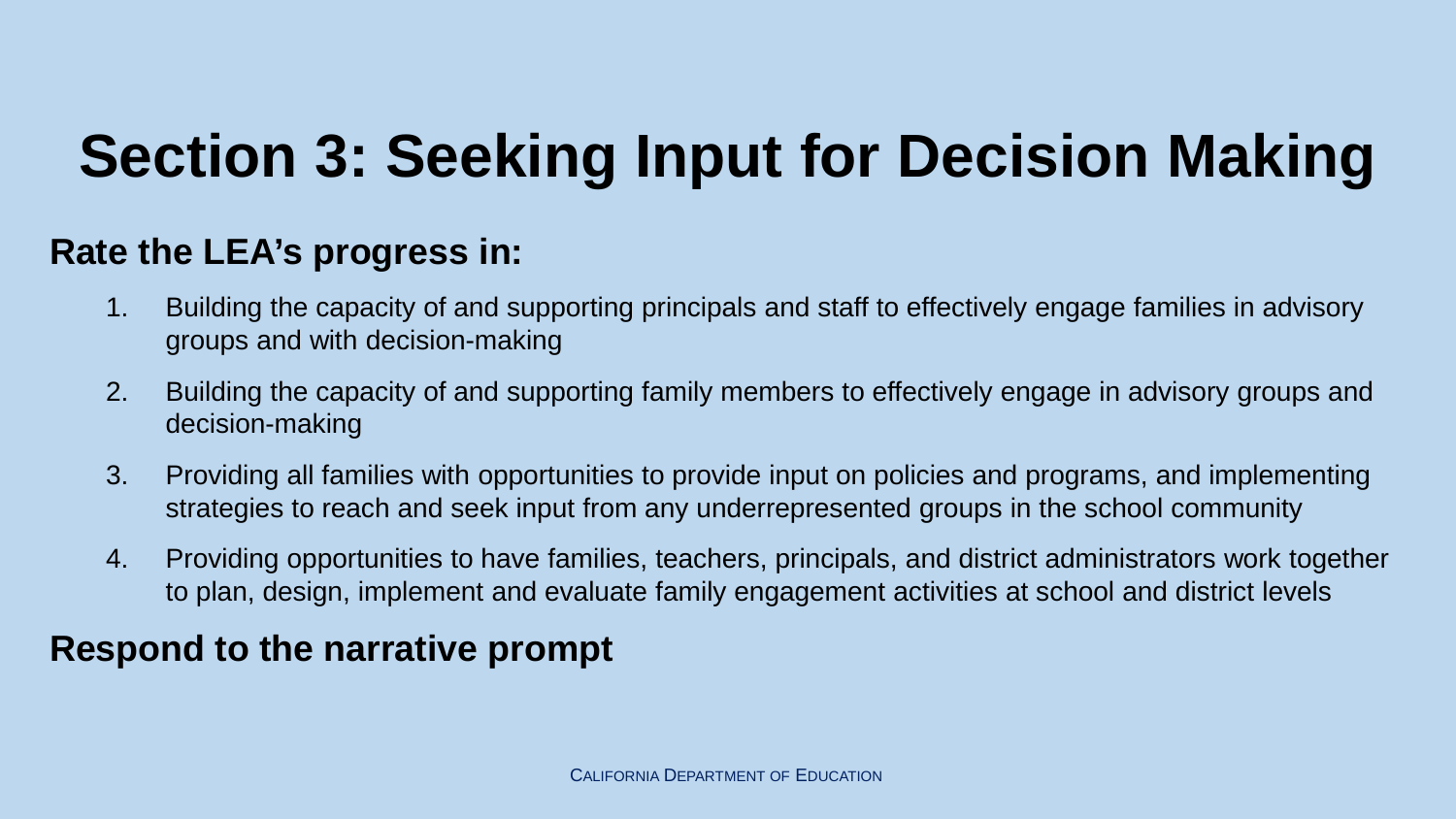#### **Dashboard Narrative**

Best practices:

- Use language that is accessible and understandable to parents.
- Include an explanation of how the LEA arrived at conclusions reported on the self-reflection tool; for example what evidence was considered, how the LEA arrived at the ratings, etc.

Responses are limited to 3,000 characters.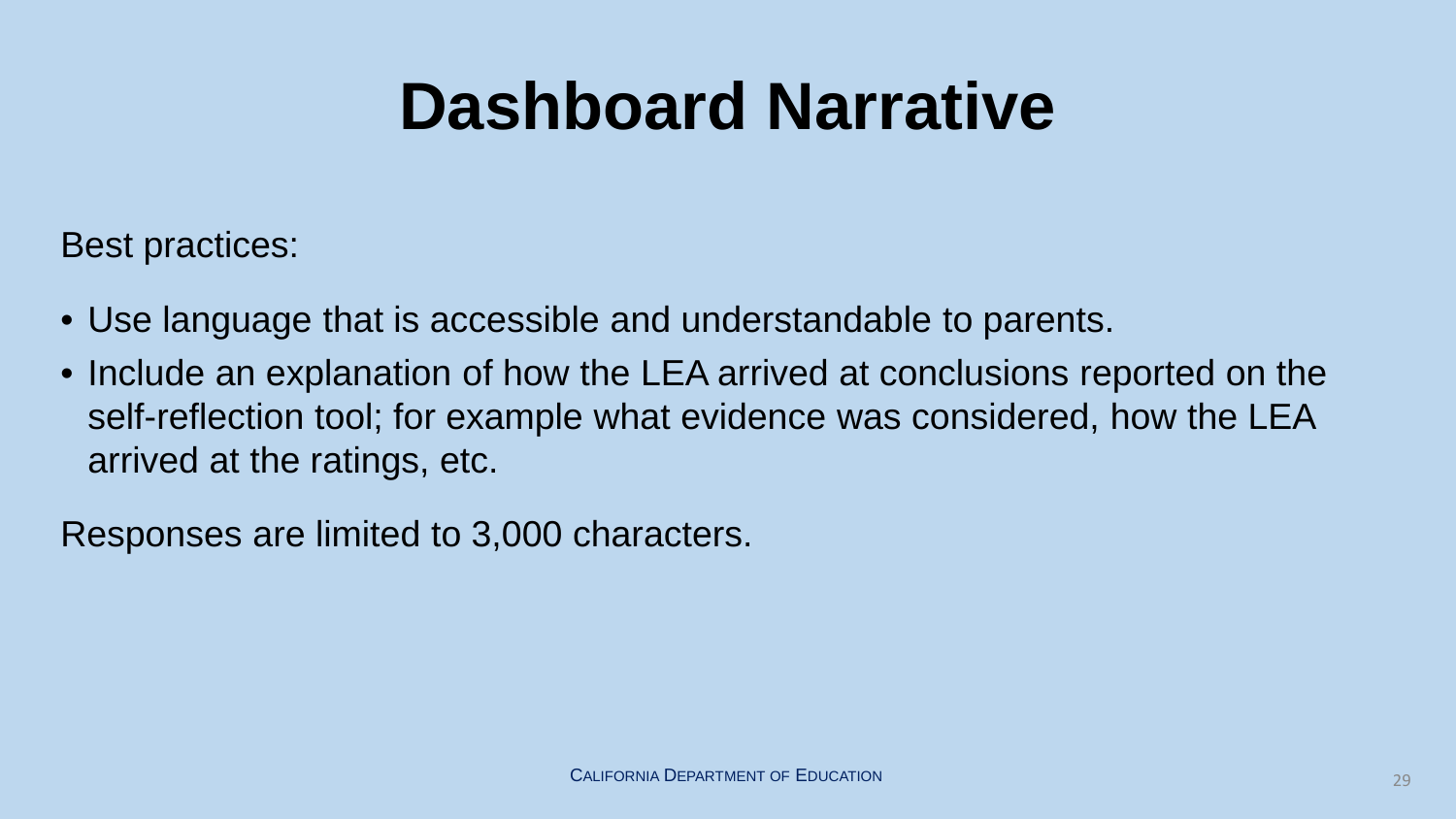#### **Appendix: Resources (1)**

- 1. Partners in Education: A Dual Capacity Building Framework for Family School Partnerships - [https://www2.ed.gov/documents/family](https://www2.ed.gov/documents/family-community/partners-education.pdf)community/partners-education.pdf
- 2. CDE's Family Engagement Toolkit: Continuous Improvement through an Equity Lens - [https://www.cde.ca.gov/fg/aa/lc/documents/family](https://www.cde.ca.gov/fg/aa/lc/documents/family-engagement.pdf)engagement.pdf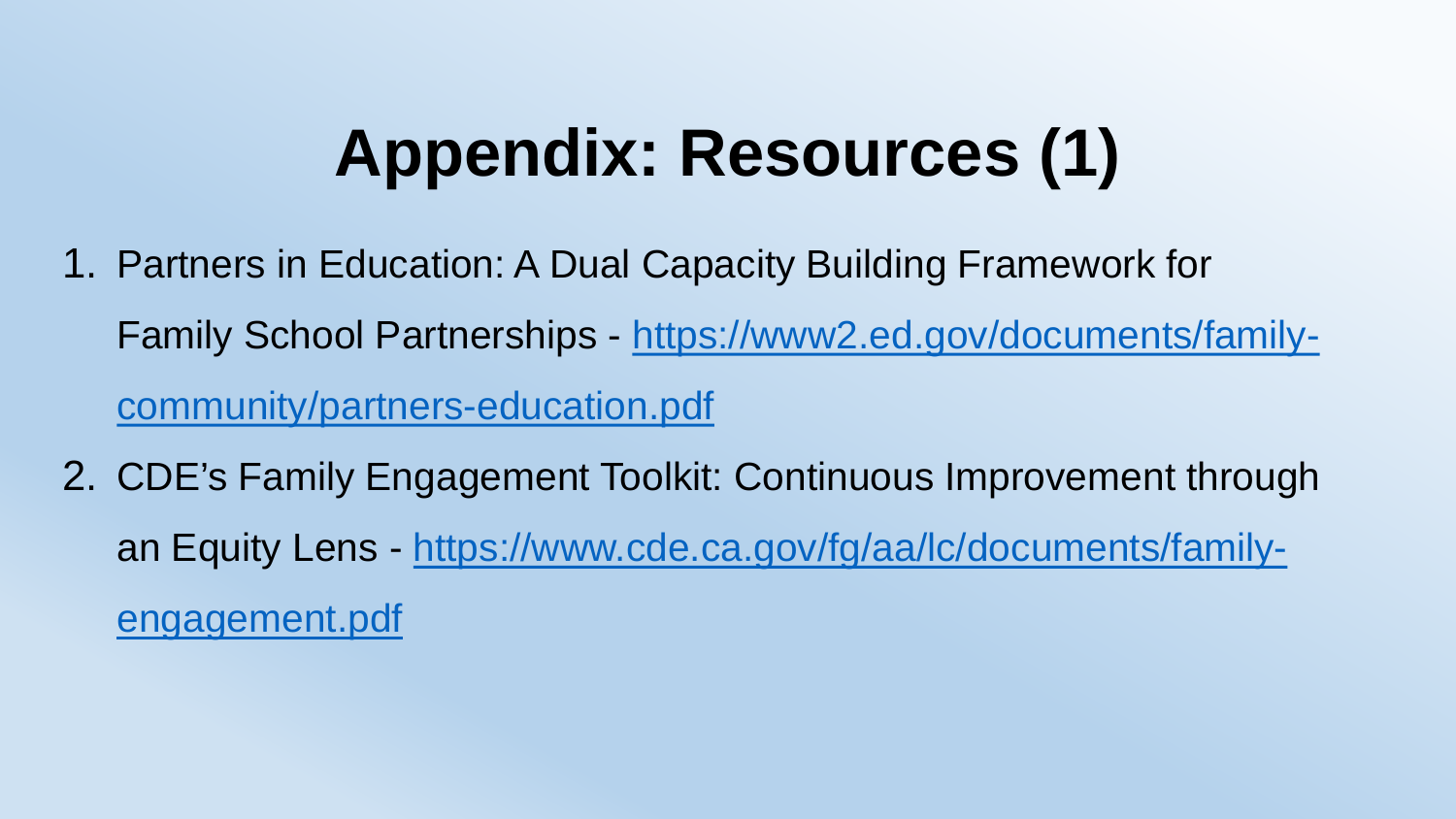#### **Appendix: Resources (2)**

- 3. Editable Templates for CDE's Family Engagement Toolkit <https://www.cde.ca.gov/fg/aa/lc/documents/toolkittemplates.doc>
- 4. Head Start Parent, Family, and Community Engagement Framework
	- [https://eclkc.ohs.acf.hhs.gov/sites/default/files/pdf/pfce-](https://eclkc.ohs.acf.hhs.gov/sites/default/files/pdf/pfce-framework.pdf)

framework.pdf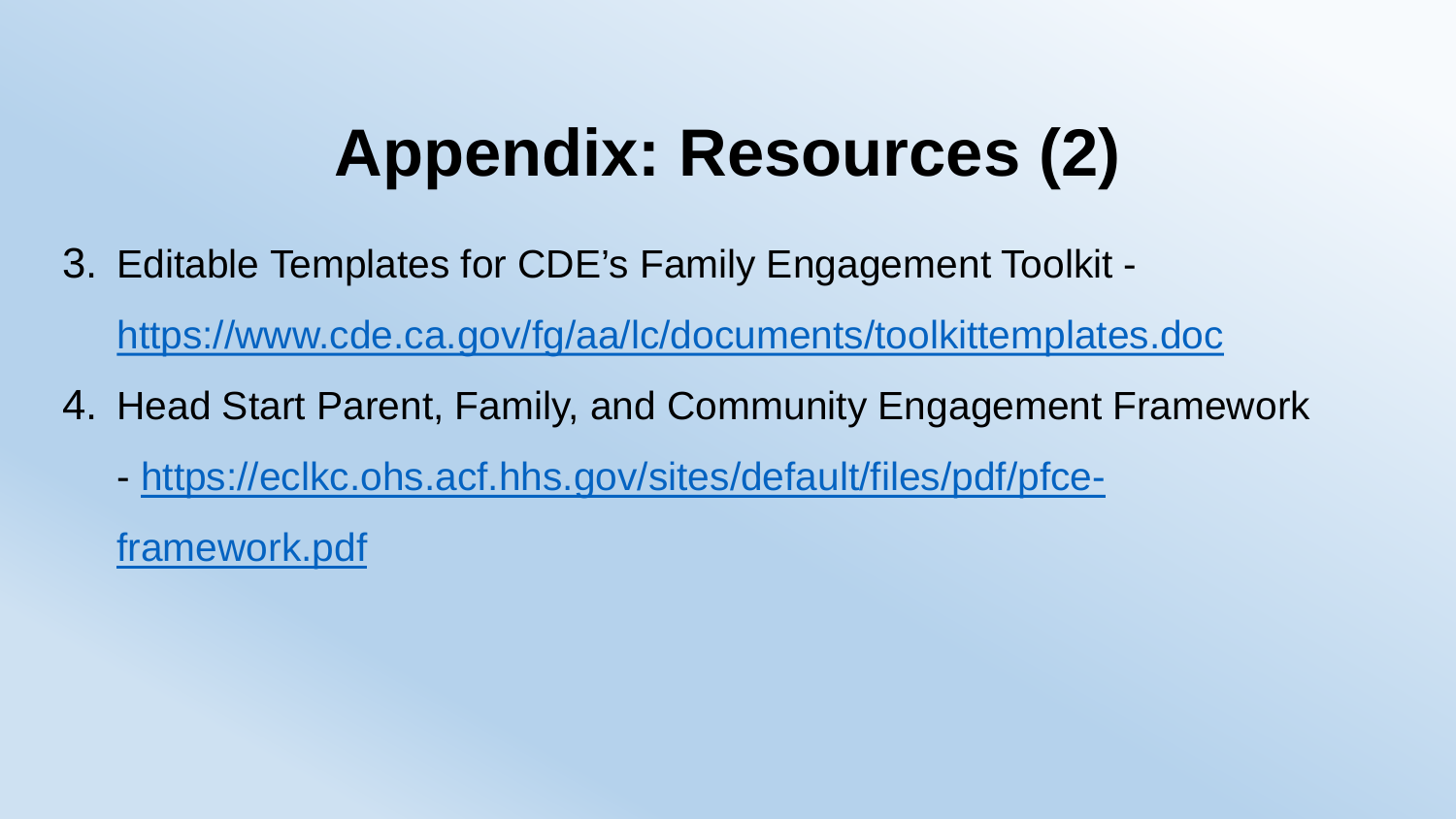#### **Further Information and Recommendations**



**TONY THURMOND State Superintendent of Public Instruction**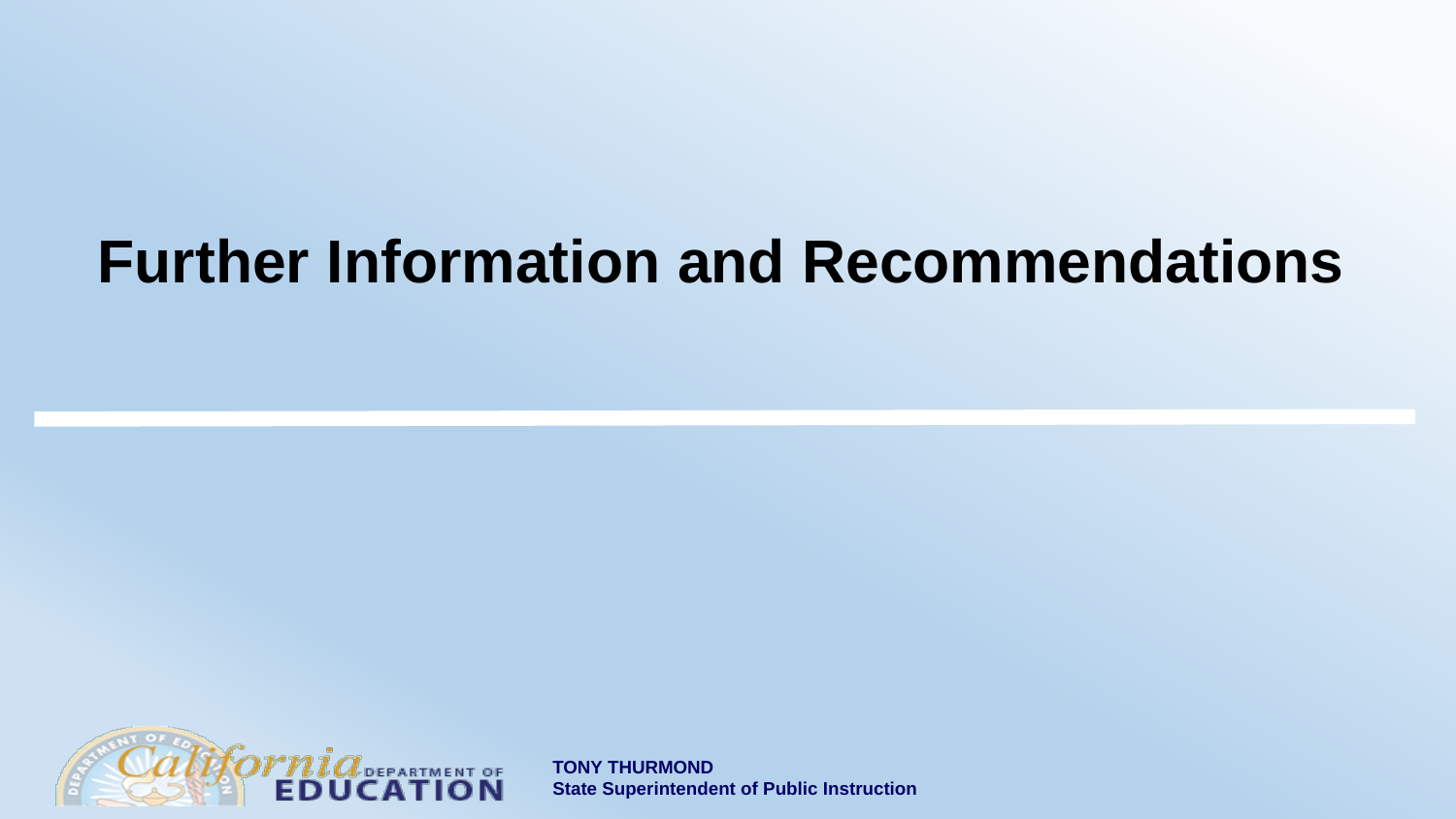#### **Administrative and Leadership Support**

To move beyond the completion of the self-reflection tool as a compliance exercise, and to support improvements in family engagement, it is helpful to have:

- Support from leadership
- Staff with adequate authority to develop and manage a comprehensive approach to family engagement
- Adequate resources; and
- Opportunities for ongoing learning and support (e.g. Family Engagement Networks)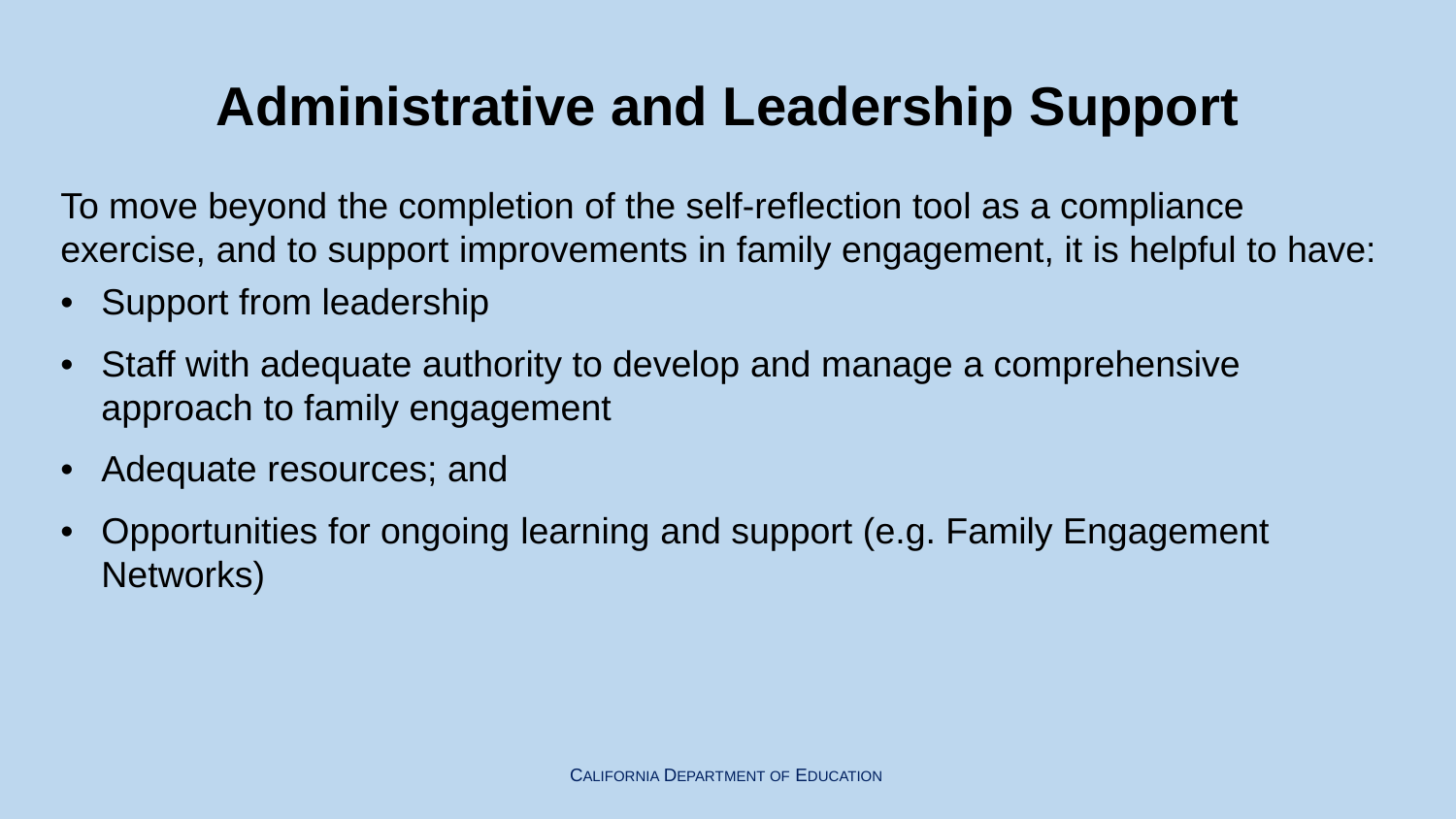### **Teams and Timelines**

LEAs are encouraged to:

- Provide teams with foundational research and knowledge regarding family engagement (including but not limited to practices for engaging diverse stakeholders and soliciting input) and improvement science
- Use the Dual Capacity-Building Framework and the CDE's Family Engagement Toolkit in concert with the self-reflection tool
- Synchronize the implementation of the self-reflection tool with the LCAP development cycle
- Look for opportunities to embed family engagement throughout goals in the LCAP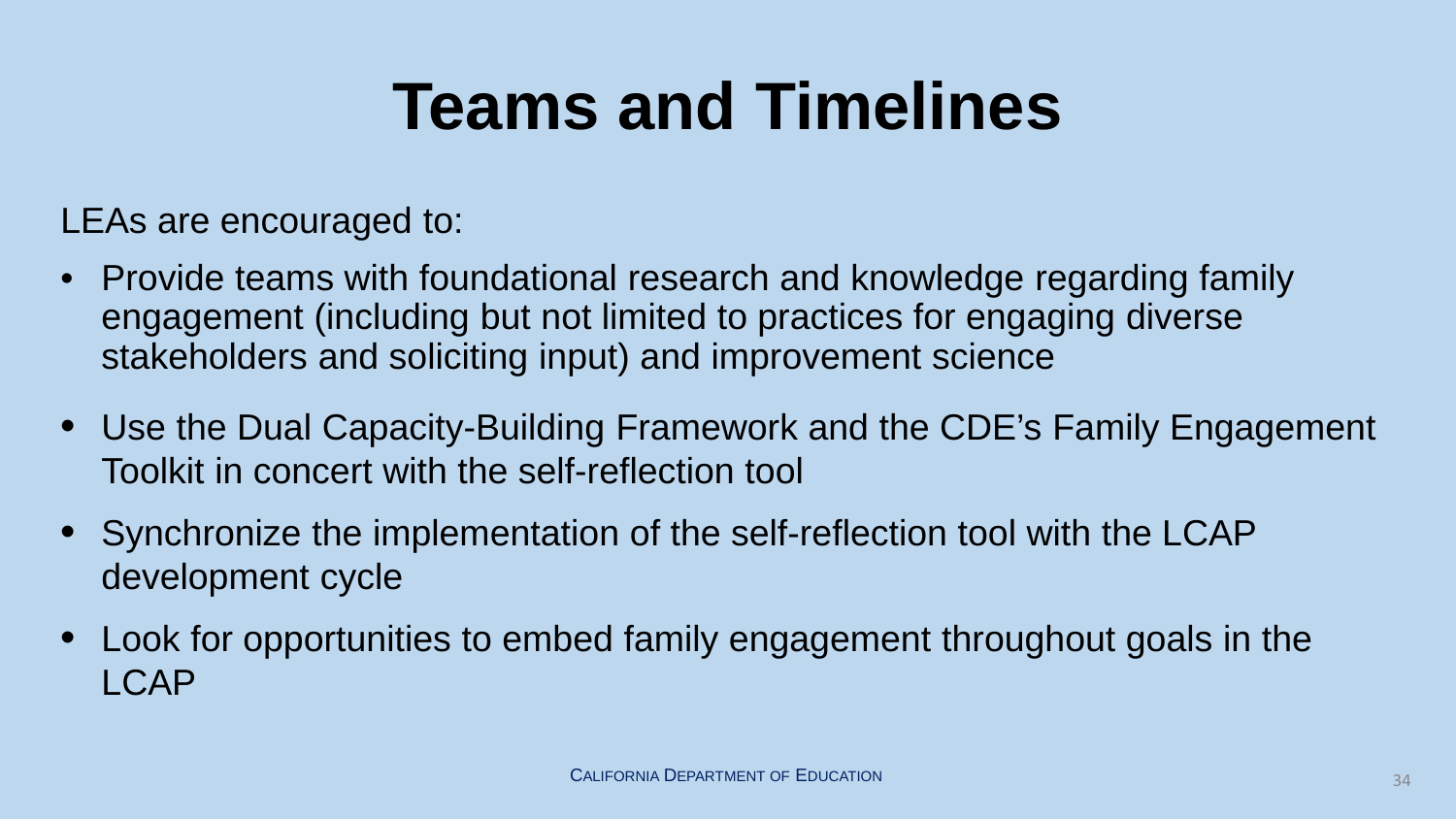# **Informing the Ratings**

A variety of methods may be used:

- Stakeholder groups (e.g. focus groups, Schoolsite Council, Parent Advisory Committee, English Learner Parent Advisory Committee)
- Examination of policies and documents (e.g. Parent Handbooks, Parent/Family web pages, etc.)
- Parent surveys
- Staff surveys
- Observations (e.g. physical environment or process)

Adapted from: Family Engagement Toolkit (page 17 and page 67)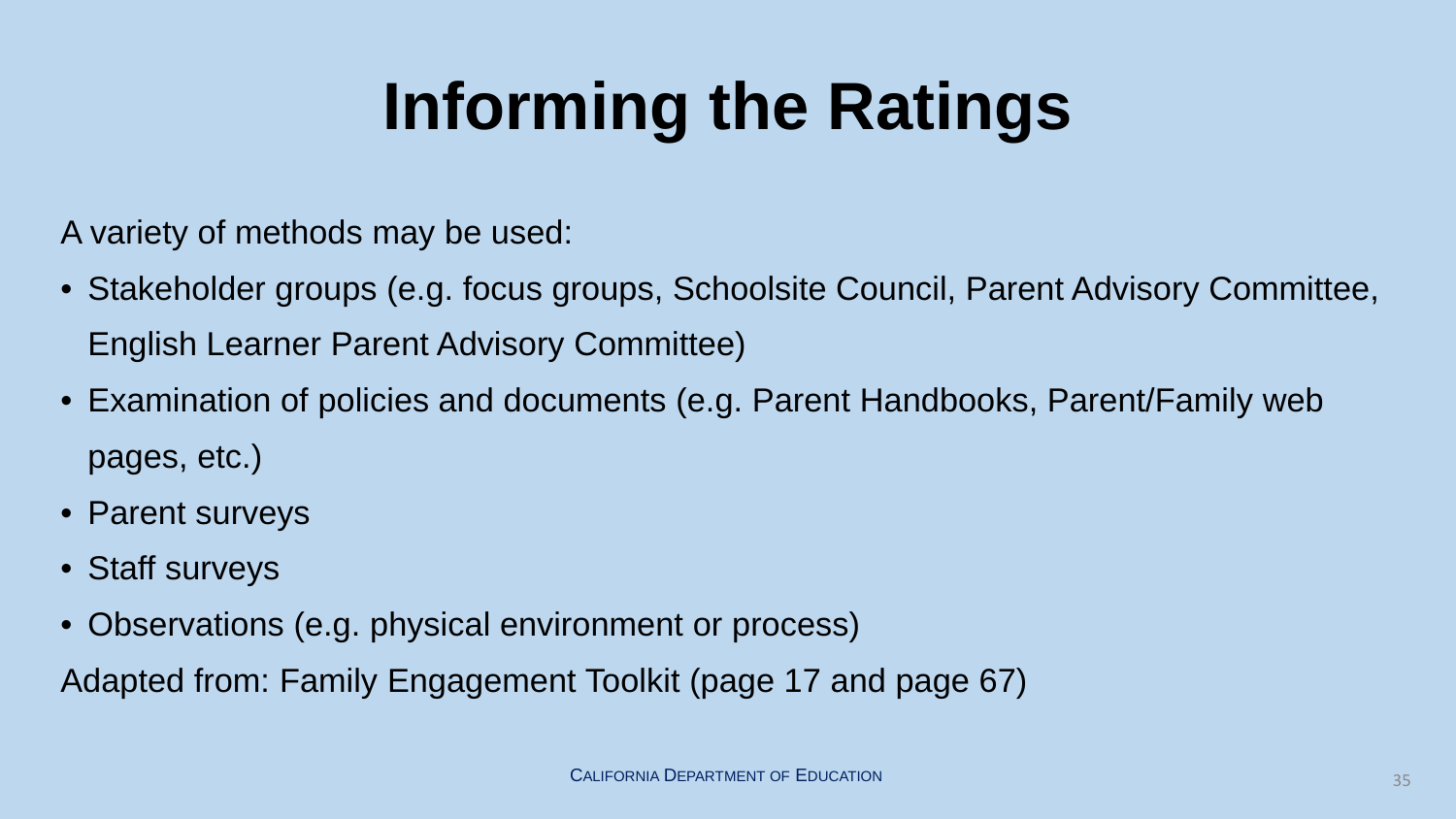#### **Resources**



**TONY THURMOND State Superintendent of Public Instruction** 36 and 36 and 36 and 36 and 36 and 36 and 36 and 36 and 36 and 36 and 36 and 36 and 36 and 36 and 36 and 36 and 36 and 36 and 36 and 36 and 36 and 36 and 36 and 36 and 36 and 36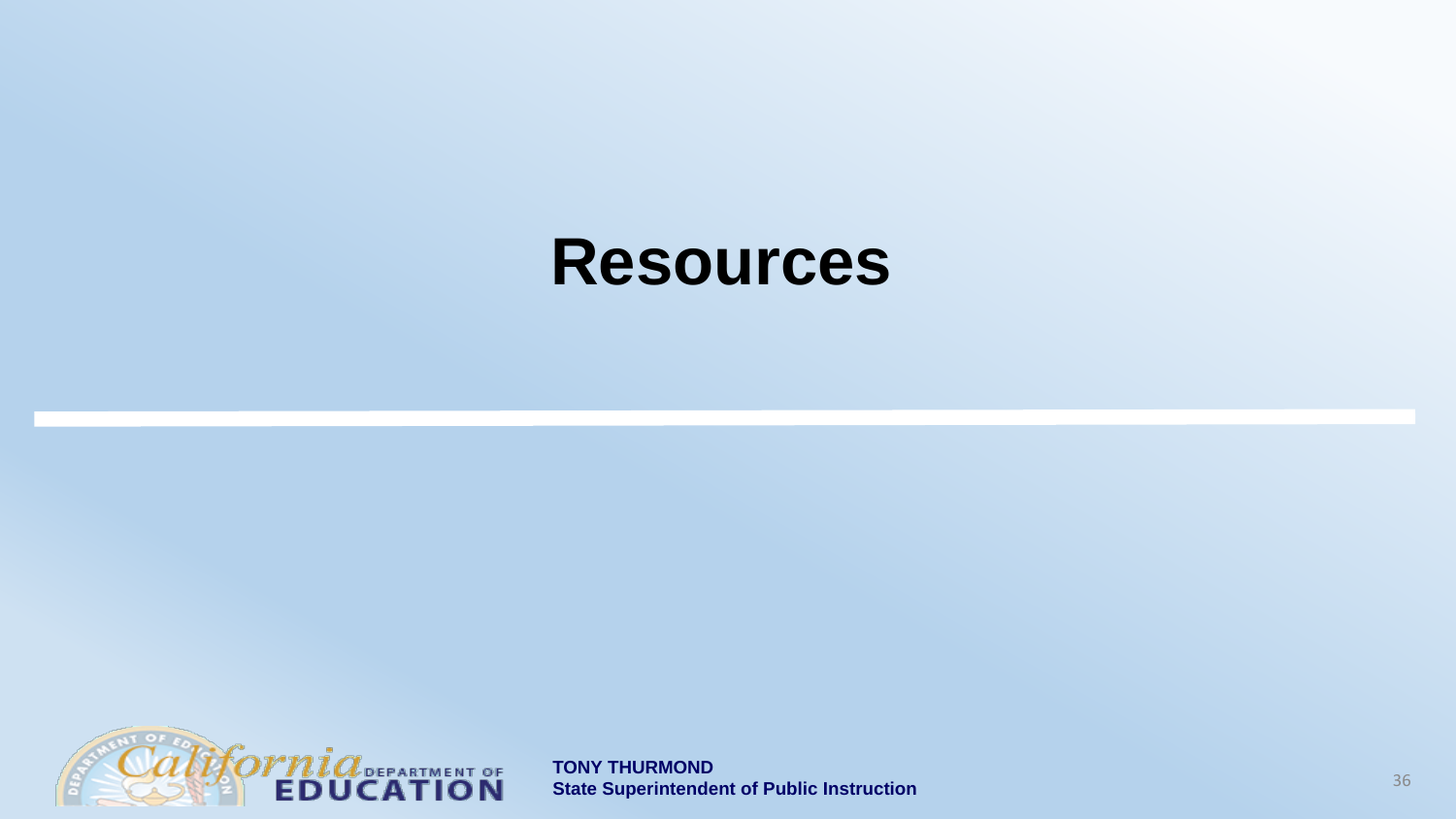#### **CDE Resources**

| Webpage                                                                                                    | <b>Information</b>                                                                                                            |
|------------------------------------------------------------------------------------------------------------|-------------------------------------------------------------------------------------------------------------------------------|
| LCAP - https://www.cde.ca.gov/re/lc/                                                                       | • LCAP Template<br>• Budget Overview for Parents<br><b>Other Planning Templates</b><br>• Statute<br>• Regulations             |
| The LCFF Priorities/Whole Child Resources Map<br>- https://www.cde.ca.gov/eo/in/lcff1sys-<br>resources.asp | Resources for each of the LCFF priorities<br>$\bullet$<br>• California School Dashboard<br>• Continuous Improvement Resources |
| Parent/Family - https://www.cde.ca.gov/ls/pf/pf/                                                           | • Academic Content Standards<br><b>Advisory Committees and Councils</b><br>• Parents' Rights (general)<br><b>Resources</b>    |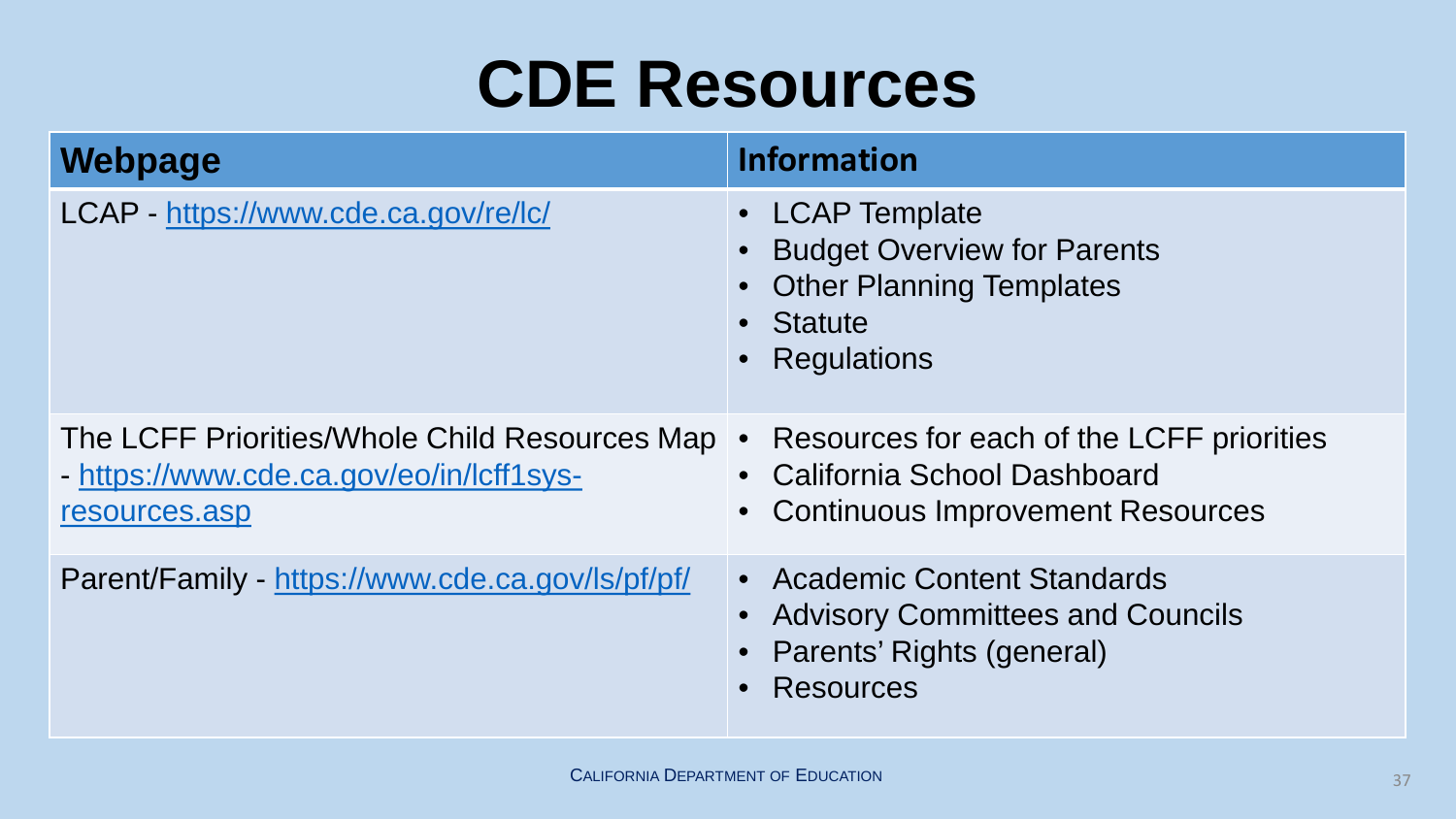#### **Other Resources (1)**

On February 27, 2019, the United States Department of Education's (ED's) Office of English Language Acquisition (OELA) hosted a family engagement webinar that [featured their new English Learner Family Toolkit \(https://ncela.ed.gov/family-](https://ncela.ed.gov/family-toolkit)<br>toolkit).

- This Toolkit was developed as a resource for families and staff.
- Topics addressed by chapters include:
	- ‒ Enrolling Your Child in School
	- ‒ Attending Schools in the United States
	- ‒ Obtaining Services for English Learners
	- ‒ Finding Additional Services for Your Child
	- ‒ Keeping Your Child Safe and Healthy in School
	- ‒ Helping Your Child with Schoolwork at Home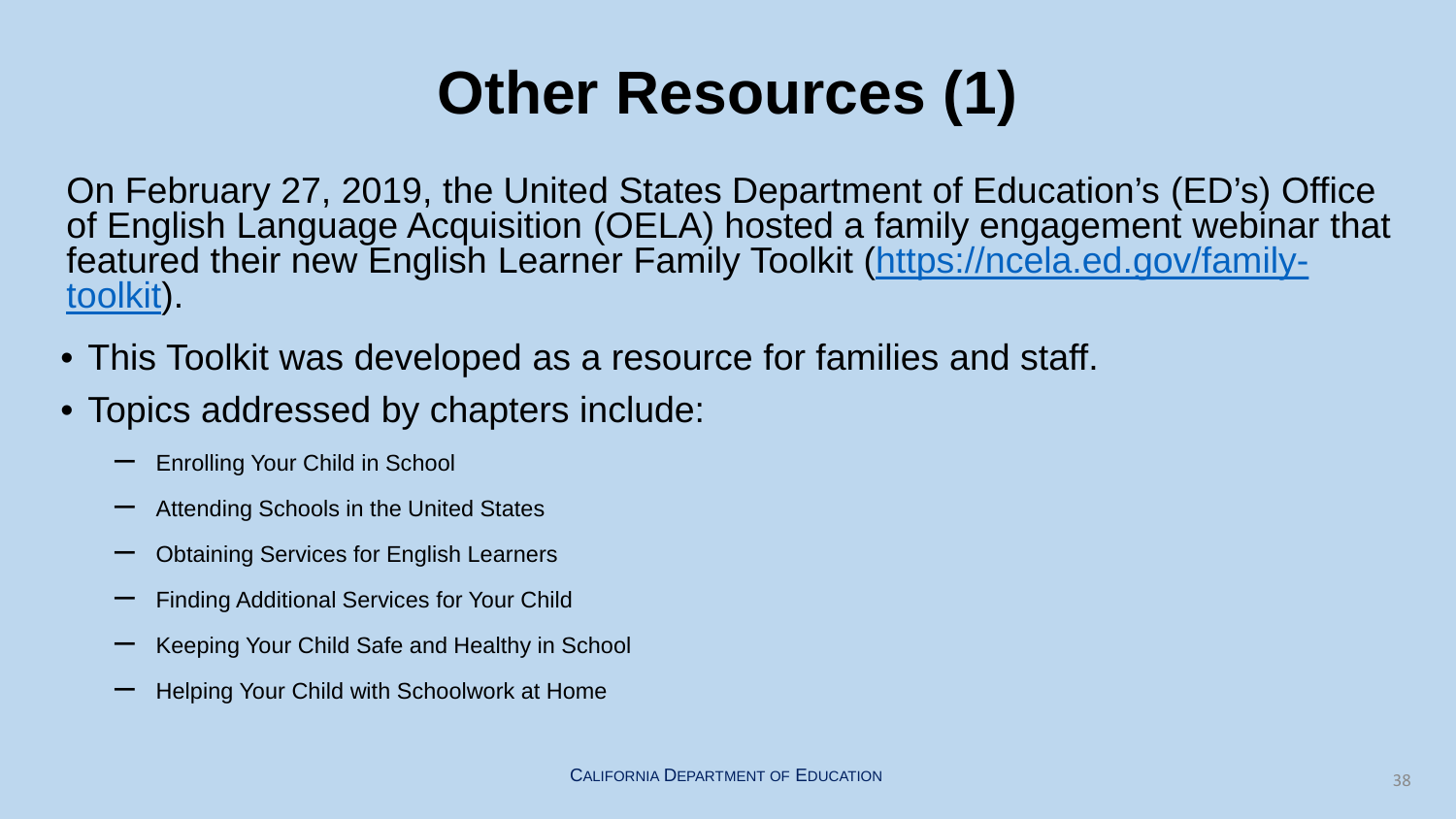# **Other Resources (2)**

Each chapter in the English Learner Family Toolkit includes:

- An overview
- Family and student rights
- Questions to ask schools
- Tips
- Resources

To access the resources from OELA's webinar, please click on the links below:

• Presentation materials - <https://www.ncela.ed.gov/webinars>